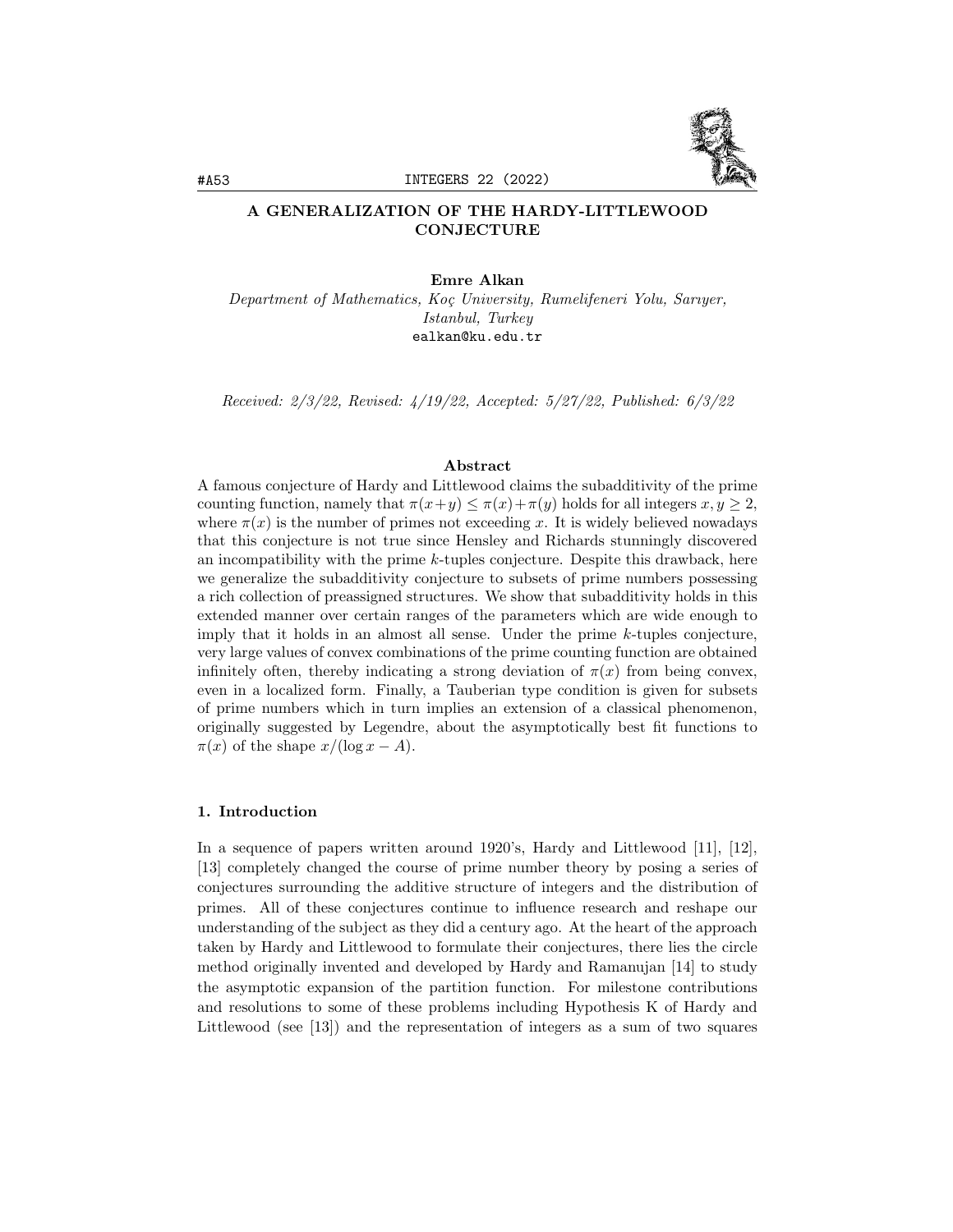and a prime (see  $[12]$ ), the reader is referred to the papers of Erdös  $[9]$ , Mahler [27], Hooley [20] and Linnik [25], [26]. In this paper, we are concerned with two of these conjectures whose precise statements are given below as Conjecture A and Conjecture B. Conjecture A is the famous prime k-tuples problem.

**Conjecture A.** Let  $a_1, ..., a_k$  be given integers. Then there exist infinitely many positive integers n such that  $n + a_1, ..., n + a_k$  are all prime, provided that for every prime number p, there is an integer m such that  $(m + a_i, p) = 1$  for all i.

We should mention that Hardy and Littlewood further posed, based on heuristics from the circle method, a stronger form of the above conjecture claiming that the number of such  $n \leq x$  is indeed asymptotic to

$$
C_k \frac{x}{(\log x)^k}
$$

as  $x \to \infty$ , where the positive constant  $C_k$  can be written explicitly as an infinite convergent product over the local factors formed by the number of solutions of certain congruences modulo every prime number  $p$ . On the other hand, Conjecture B claims the subadditivity of the prime counting function. For an extensive and valuable study of the analysis built around subadditive functions, we recommend the work of Rosenbaum [37].

**Conjecture B.** Let  $\pi(x)$  be the number of prime numbers that are less than or equal to  $x$ . Then

$$
\pi(x+y) \le \pi(x) + \pi(y) \tag{1.1}
$$

holds for all integers  $x, y \geq 2$ .

The special case

$$
\pi(2x) \le 2\pi(x)
$$

of  $(1.1)$  is known as Landau's inequality (see [22]) who also studied the asymptotic behavior of  $\pi(2x) - 2\pi(x)$ , and showed that

$$
\lim_{x \to \infty} (\pi(2x) - 2\pi(x)) = -\infty.
$$

For precise numerics and improvements concerning Landau's inequality, see the paper of Karanikolov [21]. Landau's inequality was proven for all integers  $x \geq 2$ by Rosser and Schoenfeld [38], [39]. As a first approximation to Conjecture B, one knows by combining the Brun-Titchmarsh theorem and the prime number theorem that

$$
\pi(x+y) \le \pi(x) + (2+\epsilon)\pi(y)
$$

holds for any  $\epsilon > 0$  when y is large enough in terms of  $\epsilon$ . Although at the outset, Conjectures A and B seem to be completely unrelated with each other, Hensley and Richards [18], [19], [36] surprised the mathematical community by showing that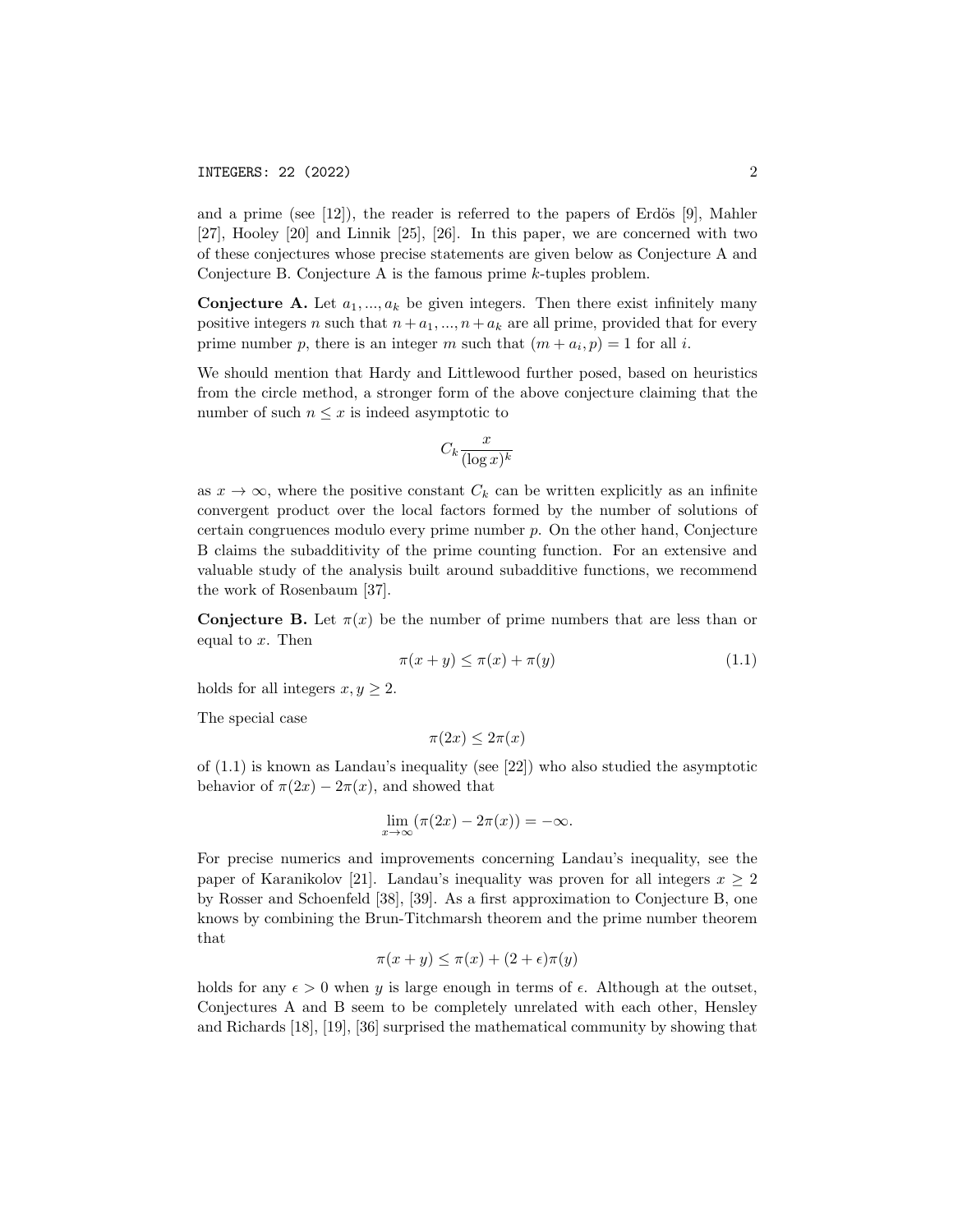these conjectures are indeed incompatible with each other. Since it is widely believed that Conjecture A is the more reliable one, Conjecture B must be false. However, this state of affairs did not entirely spoil the interest shown for Conjecture B. One can still retain the status of  $(1.1)$  by restricting x, y to specific ranges. Considerable amount of research was done in this regard by many authors. For early work on (1.1), we refer to the papers of Segal [40], and Udrescu [41] who showed that (1.1) is approximately true in the sense that for every  $\epsilon > 0$ ,

$$
\pi(x+y) \le (1+\epsilon)(\pi(x)+\pi(y))
$$

holds whenever  $x, y \geq 17$  and  $x + y \geq 1 + e^{4(1+1/\epsilon)}$ . Undoubtedly, the most prolific researcher in the study of Conjecture B was Panaitopol who investigated various aspects of  $(1.1)$  and Landau's inequality  $[29]$ – $[35]$ . In particular, he verified  $(1.1)$ (see [35]) over the range  $\pi(x) \leq y \leq x$  and  $y \geq 2$ . The best result to date on the range of validity of (1.1) is due to Dusart [8] who obtained it whenever

$$
2 \le x \le y \le \frac{7}{5}x \log x \log \log x.
$$

As a bit of caution about notation, let us remark that some authors prefer to pivot y when studying  $(1.1)$ . However, this should not be a source of confusion since  $(1.1)$ is symmetric in  $x, y$ . In light of this, the range above could also be represented in the form

$$
\max\left(2, \frac{5x}{7\log x \log\log x}\right) \le y \le x.
$$

The principal goal of this paper is to study an extension of Conjecture B by considering it over arbitrary sets of prime numbers whose counting functions satisfy an asymptotic formula that can easily be verified in the case of many interesting subsets of primes with preassigned structure. Our main result shows that (1.1) still holds in this extended version over a specific range which is wide enough to imply that it holds in an almost all sense. Therefore, Conjecture B can never fail very badly even in this generalized form. We say that a statement  $S(x_1, ..., x_n)$ , where  $x_1, ..., x_n$  are positive integers, holds for almost all values of  $x_1, ..., x_n$ , if the number of exceptions to the statement when  $x_1, ..., x_n \leq X$  is  $o(X^n)$  as  $X \to \infty$ . If P is any set of prime numbers, then we denote by  $\pi_P(x)$  and  $N_P(x)$ , the counting functions of P and  $\langle P \rangle$ , respectively, where  $\langle P \rangle$  is the multiplicative semigroup of integers generated by the prime numbers in P. Precisely,

$$
\langle P \rangle := \{p_1^{k_1}...p_r^{k_r} : p_1,...,p_r \in P, r \ge 1, k_1,...,k_r \ge 0\}
$$

is the set of all positive integers, including 1, all of whose prime factors belong to P. Asymptotic behavior of Ramanujan sums over such semigroups with connections to the Riemann hypothesis were treated in [1], [2]. We are now ready to state our first contribution.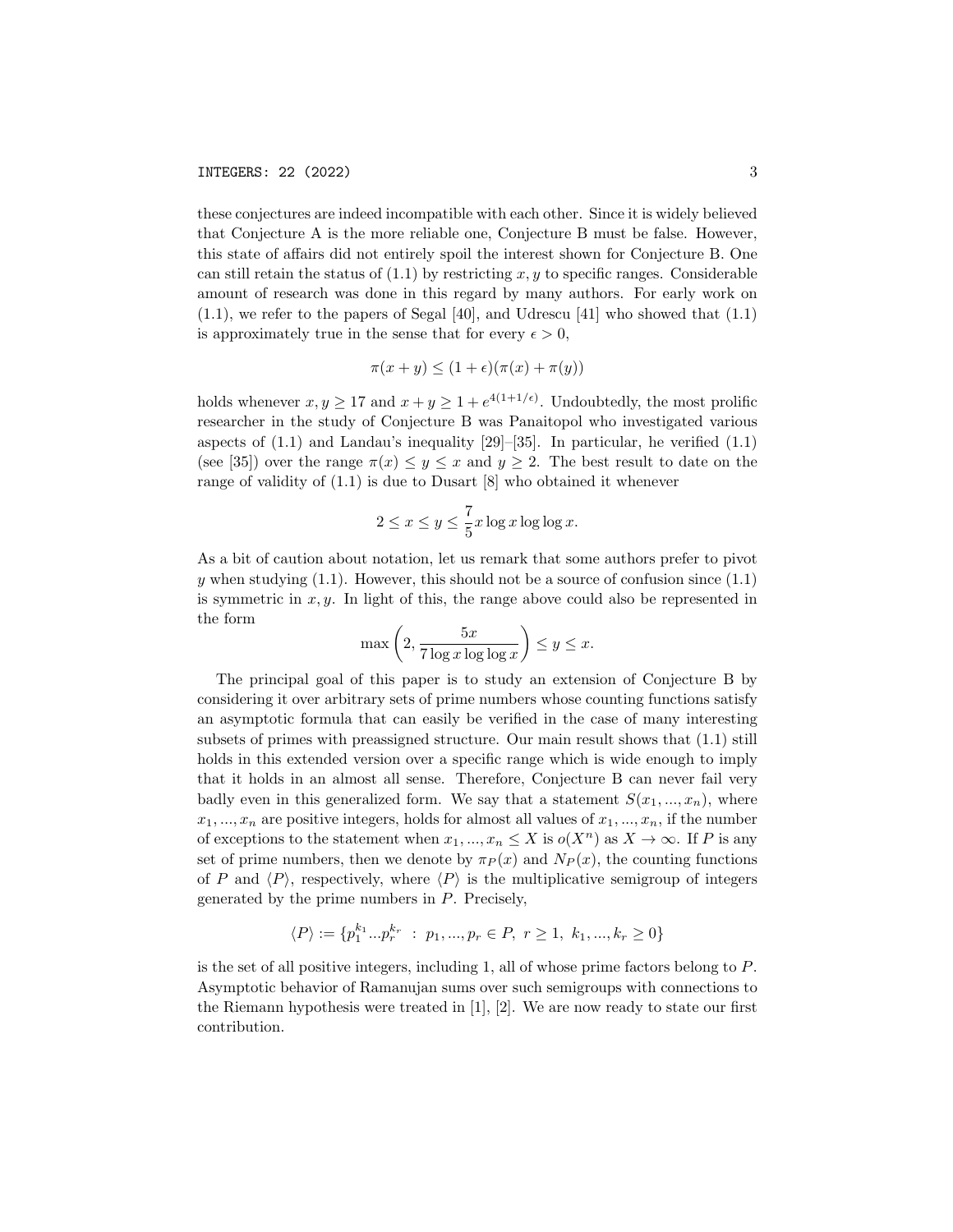**Theorem 1.** Let  $P$  be a set of prime numbers satisfying

$$
\pi_P(x) = c\pi(x) + O\left(\frac{x}{(\log x)^3}\right) \tag{1.2}
$$

for some constant  $0 < c \leq 1$  as  $x \to \infty$ . Then there exists an effective positive  $constant K$ , depending on  $P$ , such that whenever

$$
\frac{Kx}{\log x} \le y \le x,
$$

we have

$$
\pi_P(x+y) < \pi_P(x) + \pi_P(y) \tag{1.3}
$$

for all  $x, y \geq x_0$ , where  $x_0$  is an effective constant depending on P.

## 1.1. Consequences and Further Results

Although Conjecture B is expected to be false, our next result shows that (1.1) still holds for the majority of the cases even in an extended manner. At the same time, we give many concrete examples of prime number sets  $P$  such that  $(1.3)$  applies to  $\pi_P(x)$ . For given integers  $a_2, ..., a_k$  and p being a prime number, we say that the  $k$ -tuple

$$
(p, p+a_2, ..., p+a_k)
$$

is admissible if there is no obvious obstruction to  $p + a_i$  being all prime. Precisely, we assume that for every prime number q, there is an integer m such that  $(m, q)$  =  $1 = (m + a_i, q)$  for all  $2 \leq i \leq k$ . Indeed, this corresponds to the specialization  $a_1 = 0$  in Conjecture A. Note that when  $k = 3, (p, p + 2, p + 6)$  and  $(p, p + 4, p + 6)$ are admissible 3-tuples of primes but  $(p, p + 2, p + 4)$  is not.

**Corollary 1.** Let  $P$  be a set of prime numbers satisfying  $(1.2)$ . Then Conjecture B holds for P in an almost all sense. Precisely, if

$$
S_X := \{ (m, n) \in \mathbb{Z} \times \mathbb{Z} \; : \; 2 \le n \le m \le X \},\tag{1.4}
$$

then

$$
\pi_P(m+n) \le \pi_P(m) + \pi_P(n)
$$

holds for all  $(m, n) \in S_X$  with at most

$$
O_P\left(\frac{X^2}{\log X}\right)
$$

exceptions. In particular, P can be taken as the set of all prime numbers belonging to a fixed arithmetic progression or the set of prime numbers not containing any of the primes p such that  $(p, p + a_2, ..., p + a_k)$  is admissible for some  $k \geq 3$  and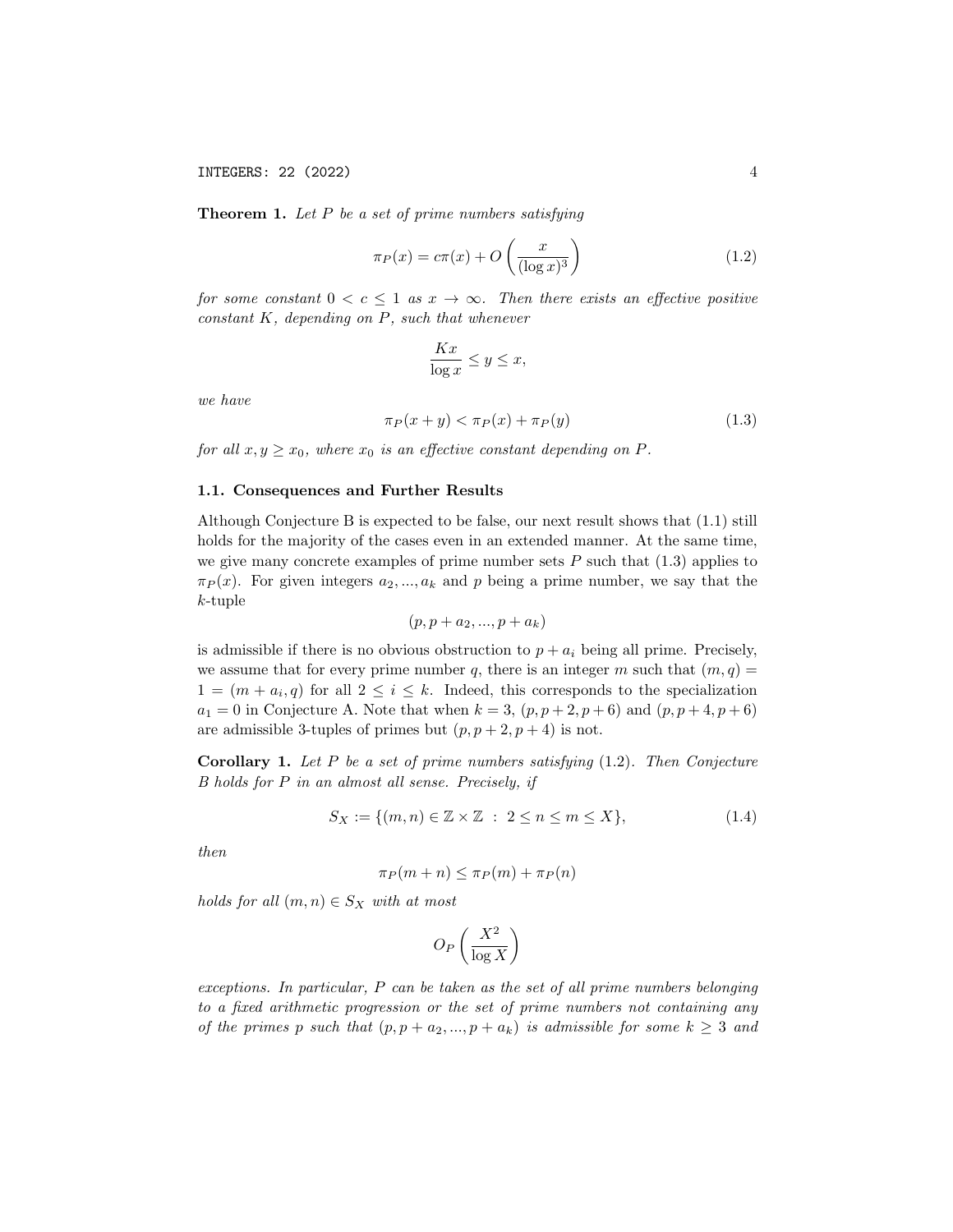given integers  $a_2, ..., a_k$  or any set of prime numbers whose semigroup satisfies the asymptotic formula

$$
N_P(x) = bx + O_\gamma\left(\frac{x}{(\log x)^\gamma}\right) \tag{1.5}
$$

for some  $0 < b \leq 1$  and for all  $\gamma > 0$ .

A real valued function f is said to be  $\lambda$ -convex (for a fixed  $0 < \lambda < 1$ ) if

$$
f((1 - \lambda)x + \lambda y) \le (1 - \lambda)f(x) + \lambda f(y)
$$

holds for all  $x, y$  in the domain of f. A  $\lambda$ -concave function can be defined similarly. λ-convexity can be viewed as a localized atomic constituent of convexity, and obviously convexity is equivalent to  $\lambda$ -convexity for all  $0 < \lambda < 1$ . There are further striking connections such as the equivalence of midpoint convexity to convexity for continuous functions. A nice result of Cobeli, Panaitopol, Vâjâitu and Zaharescu [6] states that small valued functions, such as  $\frac{x}{\pi(x,q,a)}$  and  $\frac{1}{\pi(x,q,a)}$ , are neither convex nor concave, where  $\pi(x, q, a)$  is the number of primes  $\leq x$  that are congruent to a (mod q) when  $(a, q) = 1$ . The notion of asymptotic convexity was introduced in [3] to obtain a curious inequality limiting the size of convex combinations such as  $\pi((1 - \lambda)x + \lambda y)$  and related to the classical work of Ramanujan (see pages 111– 137 of [5], and [15]–[17]) on prime counting functions. Here we complement results of [6] by showing that large valued functions like  $\pi_P (x)$  are never  $\lambda$ -convex or  $\lambda$ concave. As a further aspect, assuming Conjecture A, we demonstrate the existence of unusually large values of the function

$$
\pi((1 - \lambda)x + \lambda y) - (1 - \lambda)\pi(x) - \lambda\pi(y)
$$

for every fixed  $\lambda \in (0,1)$  which clearly shows a significant deviation of  $\pi(x)$  from being  $\lambda$ -convex. Precise statement now follows.

**Theorem 2.** Let P be any infinite set of prime numbers and  $x_1$  is a given positive number. For any  $0 < \lambda < 1$ ,  $\pi_P(x)$  is neither  $\lambda$ -convex nor  $\lambda$ -concave on any interval of the forms  $(x_1, \infty)$  and  $[x_1, \infty)$ . Moreover, assuming Conjecture A, and given any  $\epsilon > 0$ , there are infinitely many values of x, y tending to infinity such that

$$
\pi((1-\lambda)x + \lambda y) - (1-\lambda)\pi(x) - \lambda\pi(y) >
$$
  

$$
(- (1-\lambda)\log(1-\lambda) + o(1))\frac{x}{(\log x)^2} + (\lambda(\log 2 - \log \lambda - \epsilon + o(1)))\frac{y}{(\log y)^2}
$$
 (1.6)

holds for those values of  $x, y$ .

Related to Theorem 2, it is natural to search for the existence of unusually negative values of the combination

$$
\pi((1 - \lambda)x + \lambda y) - (1 - \lambda)\pi(x) - \lambda \pi(y).
$$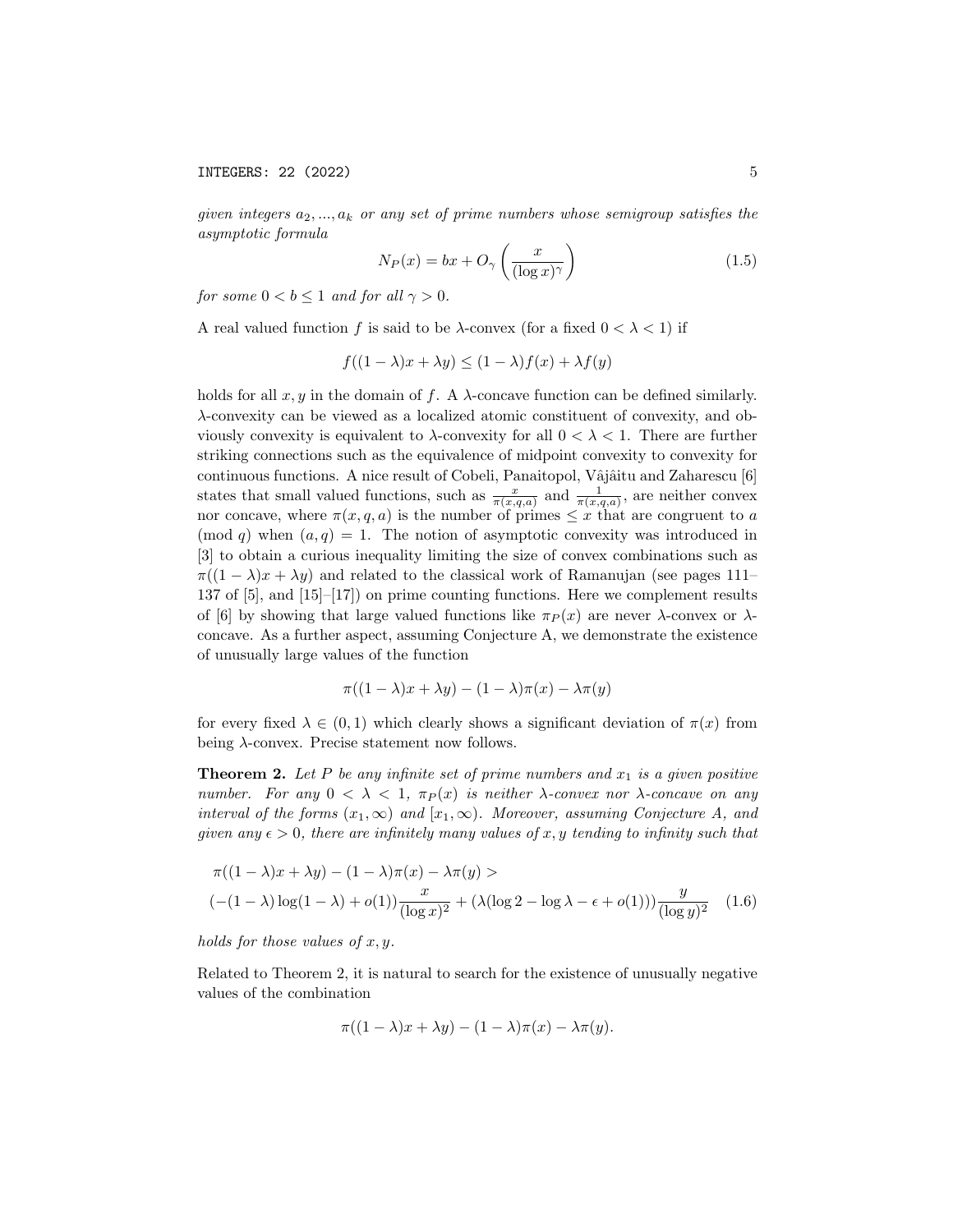Note that (1.6) only shows a strong repulsion of  $\pi(x)$  from being  $\lambda$ -convex. Is there such a strong repulsion of  $\pi(x)$  from being  $\lambda$ -concave as well? At present we are unable to settle this question in a satisfactory manner.

Our final contribution can be seen as a generalization of a classical phenomenon, whose origin is usually attributed to Legendre (see [4] and Section 7 of [7]) who postulated on empirical grounds that the function

$$
\frac{x}{\log x - 1.08336}
$$

is a good approximation to  $\pi(x)$ . It turns out that Legendre's claim is in error when  $x$  tends to infinity, since setting

$$
\pi(x) = \frac{x}{\log x - A(x)},
$$

where the function  $A(x)$  is defined by

$$
A(x) := \log x - \frac{x}{\pi(x)}
$$

for  $x \geq 2$ , one can show that

$$
\lim_{x \to \infty} A(x) = 1. \tag{1.7}
$$

However, showing (1.7) is not completely elementary and requires the use of a prime number theorem in the form

$$
\pi(x) = \frac{x}{\log x} + \frac{x}{(\log x)^2} + O\left(\frac{x}{(\log x)^3}\right).
$$

Specifically, the core of our last result builds on a Tauberian type condition (see (1.8) below) which is in general weaker than any form of a prime number theorem but is still strong enough to imply such behavior as in (1.7) for general subsets of prime numbers. In particular, it allows us to refute any Legendre type approximation, with a single exception, to prime number sums having nonnegative weights. For any set P of prime numbers, we denote by  $\Lambda_P(n)$  the von Mangoldt function supported on  $n \in \langle P \rangle$ . Precisely,

$$
\Lambda_P(n) := \begin{cases} \Lambda(n) & \text{if } n \in \langle P \rangle \\ 0 & \text{if } n \notin \langle P \rangle \end{cases}
$$

where  $\Lambda(n)$  is the classical von Mangoldt function. In light of this, we have

**Theorem 3.** (i) Let  $\{a_n\}$  be a nonnegative sequence of real numbers indexed by primes such that the formula

$$
\sum_{p \le x} a_p \log p \left[ \frac{x}{p} \right] = c' x \log x + O(x) \tag{1.8}
$$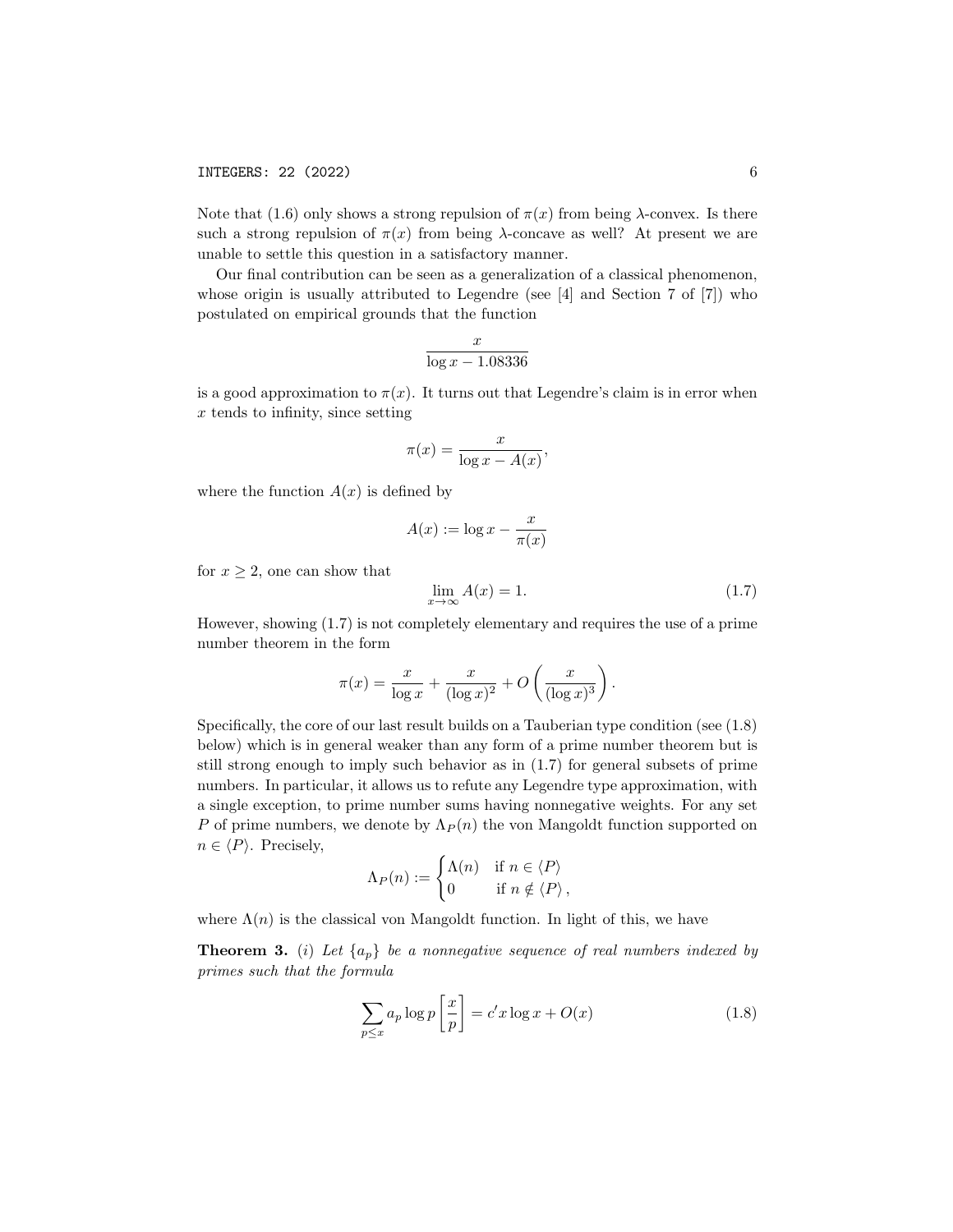holds for some constant  $c' > 0$  as  $x \to \infty$ . If

$$
\frac{cx}{\log x - A}
$$

is a good approximation to the summatory function of  $a_p$ 's in the sense that

$$
\sum_{p\leq x} a_p = \frac{cx}{\log x - A} + o\left(\frac{x}{(\log x)^2}\right) \tag{1.9}
$$

holds for some constants c and A as  $x \to \infty$ , then necessarily  $c = c'$  and  $A = 1$ . (ii) Let P be a set of prime numbers such that

$$
\sum_{n \le x} \frac{\Lambda_P(n)}{n} = c' \log x + O(1) \tag{1.10}
$$

holds for some constant  $0 < c' \leq 1$  as  $x \to \infty$ . If

$$
\pi_P(x) = \frac{cx}{\log x - A} + o\left(\frac{x}{(\log x)^2}\right) \tag{1.11}
$$

holds for some constants c and A as  $x \to \infty$ , then  $c = c'$  and  $A = 1$ .

It is worth remarking that if  $P$  is the set of all primes along a fixed progression modulo q, then the Mertens type formula in (1.10) holds with  $c' = 1/\phi(q)$ , where  $\phi(q)$  is Euler's function. For a pleasant numerical study of Mertens type formulas over progressions of primes, we refer to [24]. As an additional remark, note also that the sums

$$
\sum_{p\leq x} a_p
$$

are frequently encountered in sieve theory when the sequence

$$
B = \{H(n) : x - y < n \le x\}
$$

is to be sifted by the set of all prime numbers, where  $H(x)$  is a monic polynomial with integer coefficients and  $1 \leq y \leq x$ . In this case, if  $v(d)$  is the number of solutions of the congruence  $H(n) \equiv 0 \pmod{d}$  that are incongruent modulo d, and  $v(p) < p$  for all primes p, then it is known that (see [23])

$$
\sum_{p \le x} v(p) \frac{\log p}{p} = g \log x + O_H(1)
$$
\n(1.12)

where g is the number of irreducible factors of  $H(x)$  over integers.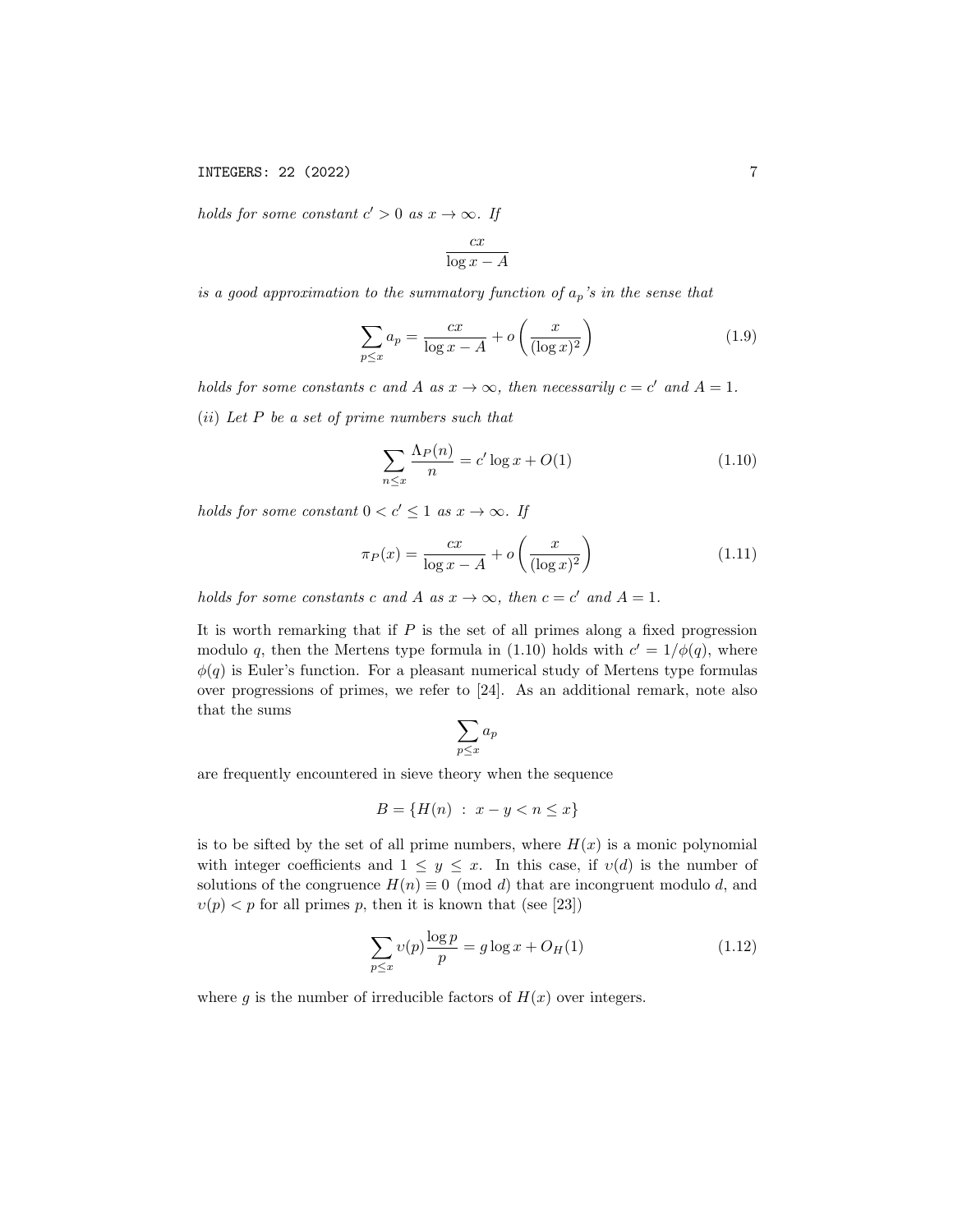Formula (1.12) gives us a welcome opportunity to construct a rather general set of weights satisfying  $(1.8)$ . To this end, let  $P_1$  be a set of prime numbers such that

$$
\sum_{\substack{p \le x \\ p \in P_1}} \frac{\log p}{p} = O_{P_1}(1) \tag{1.13}
$$

for all x. Clearly, such subsets  $P_1$  satisfying (1.13) abound as we may easily satisfy

$$
\sum_{p \in P_1} \frac{\log p}{p} < \infty,
$$

by making for example

$$
\pi_{P_1}(x) = o\left(\frac{x}{(\log x)^{2+\delta}}\right)
$$

for some  $\delta > 0$ , where  $\pi_{P_1}(x)$  is the counting function of  $P_1$ . Next we define  $a_p$ for every prime p as follows. If p is a prime not in  $P_1$ , then we set  $a_p = v(p)$ . If  $p \in P_1$ , then we take  $a_p$  as an arbitrary nonnegative real number such that  $a_p \leq M$ for some constant  $M > 0$  and for all  $p \in P_1$ . Let us verify that  $\{a_p\}$  satisfies (1.8). First we have

$$
\sum_{p \le x} a_p \log p \left[ \frac{x}{p} \right] = x \sum_{p \le x} a_p \frac{\log p}{p} + O\left(\sum_{p \le x} a_p \log p\right). \tag{1.14}
$$

Since  $a_p \leq \max(\deg H, M)$ , where  $\deg H$  is the degree of  $H(x)$ , we know by the Chebyshev estimates that

$$
\sum_{p \le x} a_p \log p = O_{P_1,H}(x).
$$

Moreover, we may write

$$
\sum_{p \le x} a_p \frac{\log p}{p} = \sum_{\substack{p \le x \\ p \notin P_1}} v(p) \frac{\log p}{p} + \sum_{\substack{p \le x \\ p \in P_1}} a_p \frac{\log p}{p}.
$$
 (1.15)

Clearly, from (1.13), we have

$$
\sum_{\substack{p \le x \\ p \in P_1}} a_p \frac{\log p}{p} \le M \sum_{\substack{p \le x \\ p \in P_1}} \frac{\log p}{p} = O_{P_1}(1). \tag{1.16}
$$

Moreover,

$$
\sum_{\substack{p \le x \\ p \notin P_1}} v(p) \frac{\log p}{p} = \sum_{p \le x} v(p) \frac{\log p}{p} - \sum_{\substack{p \le x \\ p \in P_1}} v(p) \frac{\log p}{p}.
$$
\n(1.17)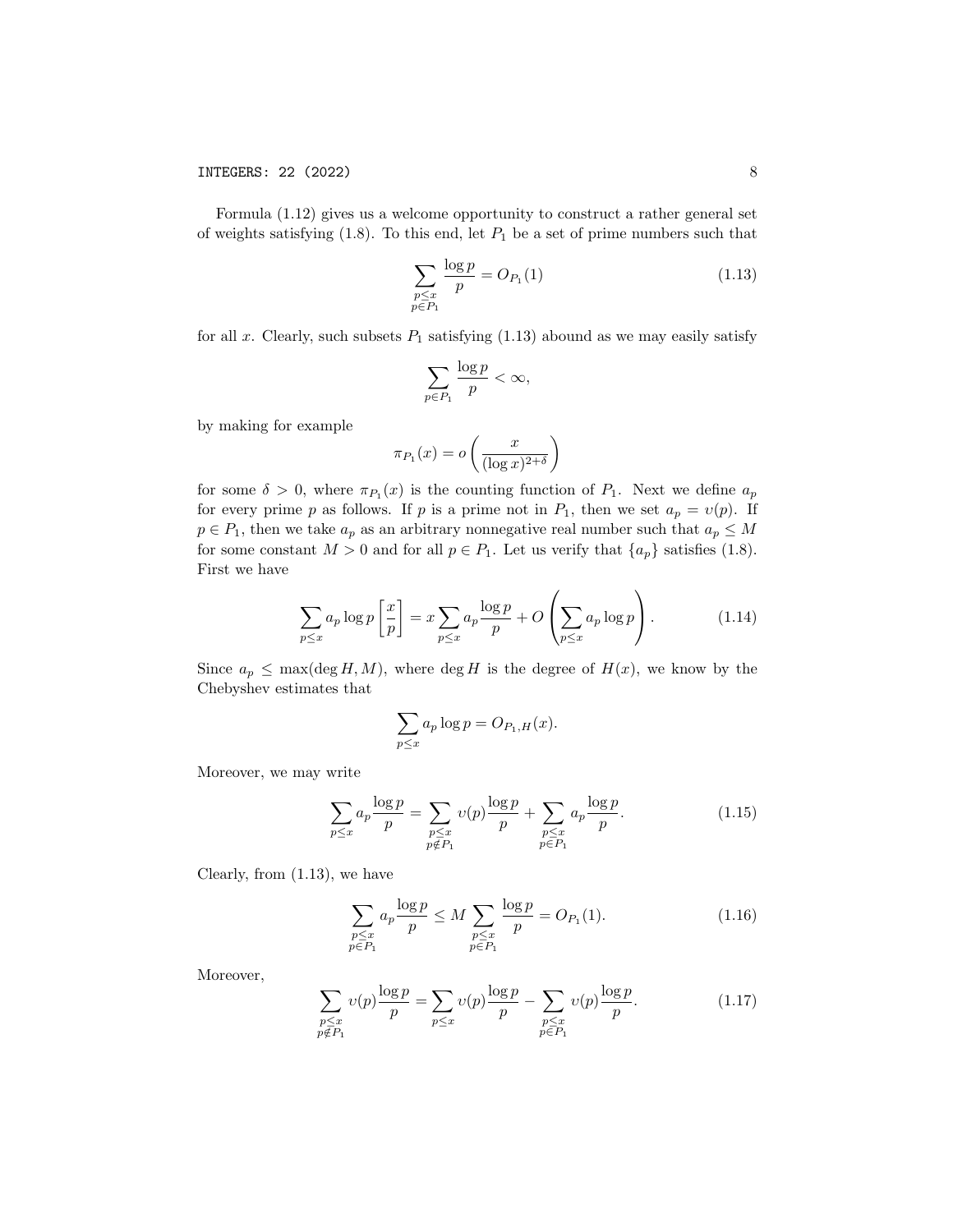Again using  $(1.13)$ ,

$$
\sum_{\substack{p \le x \\ p \in P_1}} v(p) \frac{\log p}{p} \le (\deg H) \sum_{\substack{p \le x \\ p \in P_1}} \frac{\log p}{p} = O_{P_1, H}(1). \tag{1.18}
$$

From  $(1.12)$ ,  $(1.17)$  and  $(1.18)$ , we conclude that

$$
\sum_{\substack{p \le x \\ p \notin P_1}} v(p) \frac{\log p}{p} = g \log x + O_{P_1, H}(1).
$$
\n(1.19)

Gathering (1.14), (1.15), (1.16) and (1.19), one obtains

$$
\sum_{p \le x} a_p \log p \left[ \frac{x}{p} \right] = gx \log x + O_{P_1, H}(x). \tag{1.20}
$$

Therefore, by Equation (1.20),  $c' = g$  in (1.8), and by Theorem 3 part (*i*), we verify that the Legendre type function

$$
\frac{cx}{\log x - A}
$$

is never a good approximation to the summatory function of  $a_p$ 's unless  $c = g$  and  $A = 1$ . Let us mention that a similar construction applies equally well to satisfy Equation (1.10). For example, from a fixed progression of primes, we can exclude a set of primes  $P_1$  in this progression subject to  $(1.13)$ .

## 2. Proof of Theorem 1

We know by the prime number theorem with classical error term that

$$
\pi(x) = \text{li}(x) + O\left(x e^{-b' \sqrt{\log x}}\right)
$$
\n(2.1)

holds for some constant  $b' > 0$ , where

$$
\mathrm{li}(x) := \int_2^x \frac{1}{\log t} \ dt
$$

is the logarithmic integral for  $x \geq 2$ . Throughout the argument, we assume without saying that  $x$  is always taken to be sufficiently large in any formula. Combining Equations  $(1.2)$  and  $(2.1)$ , we have

$$
\pi_P(x) = c \operatorname{li}(x) + O\left(\frac{x}{(\log x)^3}\right). \tag{2.2}
$$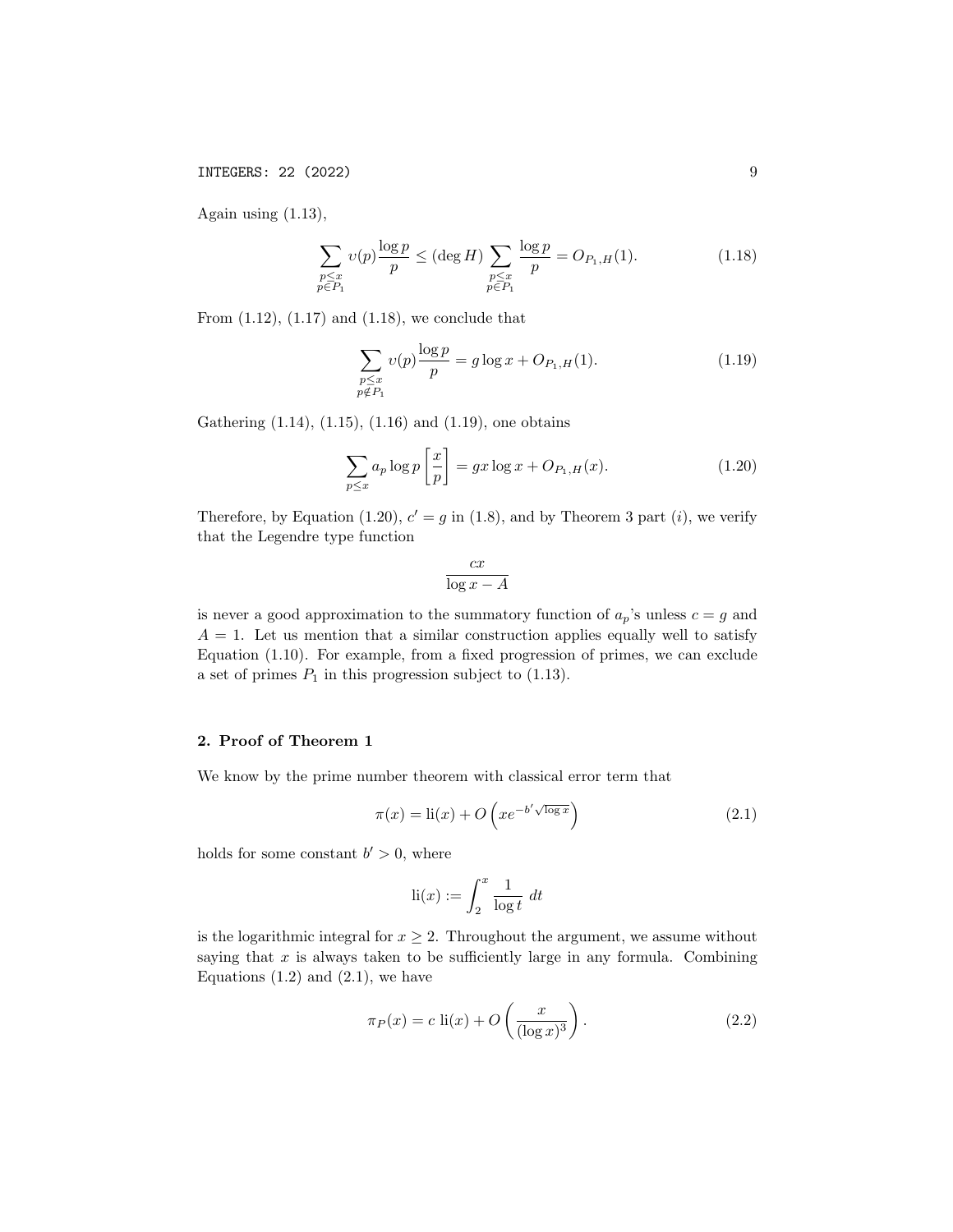From Equation (2.2), we obtain that

$$
\pi_P(x) = \frac{cx}{\log x} + \frac{cx}{(\log x)^2} + O\left(\frac{x}{(\log x)^3}\right),\tag{2.3}
$$

where the  $O$ -constant in  $(2.3)$  may of course depend on  $P$ . For any given positive constant  $K$ , first assume that

$$
\frac{Kx}{\log x} \le y \le \frac{x}{2}.\tag{2.4}
$$

Putting  $\alpha = 1 + y/x$ , we rewrite (2.4) as

$$
1 + \frac{K}{\log x} \le \alpha \le \frac{3}{2}.\tag{2.5}
$$

From Equation (2.3), one gets

$$
\pi_P(x+y) = \pi_P(\alpha x) = \frac{c\alpha x}{\log \alpha x} + \frac{c\alpha x}{(\log \alpha x)^2} + O\left(\frac{x}{(\log x)^3}\right),\tag{2.6}
$$

and consequently from Equation (2.6) that

$$
\pi_P(\alpha x) - \alpha \pi_P(x) = \frac{c\alpha x}{\log \alpha x} - \frac{c\alpha x}{\log x} + \frac{c\alpha x}{(\log \alpha x)^2} - \frac{c\alpha x}{(\log x)^2} + O\left(\frac{x}{(\log x)^3}\right). (2.7)
$$

Next we have, using (2.5),

$$
\frac{c\alpha x}{\log \alpha x} = \frac{c\alpha x}{\log x (1 + \log \alpha / \log x)} = \frac{c\alpha x}{\log x} - \frac{(c\alpha \log \alpha)x}{(\log x)^2} + O\left(\frac{x}{(\log x)^3}\right),\tag{2.8}
$$

and

$$
\frac{c\alpha x}{(\log \alpha x)^2} = \frac{c\alpha x}{(\log x)^2} \left( 1 - \frac{2\log \alpha}{\log x} + O\left(\frac{1}{(\log x)^2}\right) \right)
$$

$$
= \frac{c\alpha x}{(\log x)^2} + O\left(\frac{x}{(\log x)^3}\right). \quad (2.9)
$$

Feeding Equations (2.8) and (2.9) into (2.7), we arrive at the formula

$$
\pi_P(\alpha x) - \alpha \pi_P(x) = -\frac{(c\alpha \log \alpha)x}{(\log x)^2} + O\left(\frac{x}{(\log x)^3}\right). \tag{2.10}
$$

Let us remark that for all of the O-terms appearing in Equations  $(2.6)$ – $(2.10)$ , the dependence on  $\alpha$  and  $\log \alpha$  is minor as they are both uniformly bounded above by (2.5). Using the elementary inequality  $log(1 + z) \ge z/2$  when  $0 \le z \le 1$  and (2.5), we have

$$
\log \alpha = \log \left( 1 + \frac{y}{x} \right) \ge \frac{y}{2x} \ge \frac{K}{2 \log x}.
$$
\n(2.11)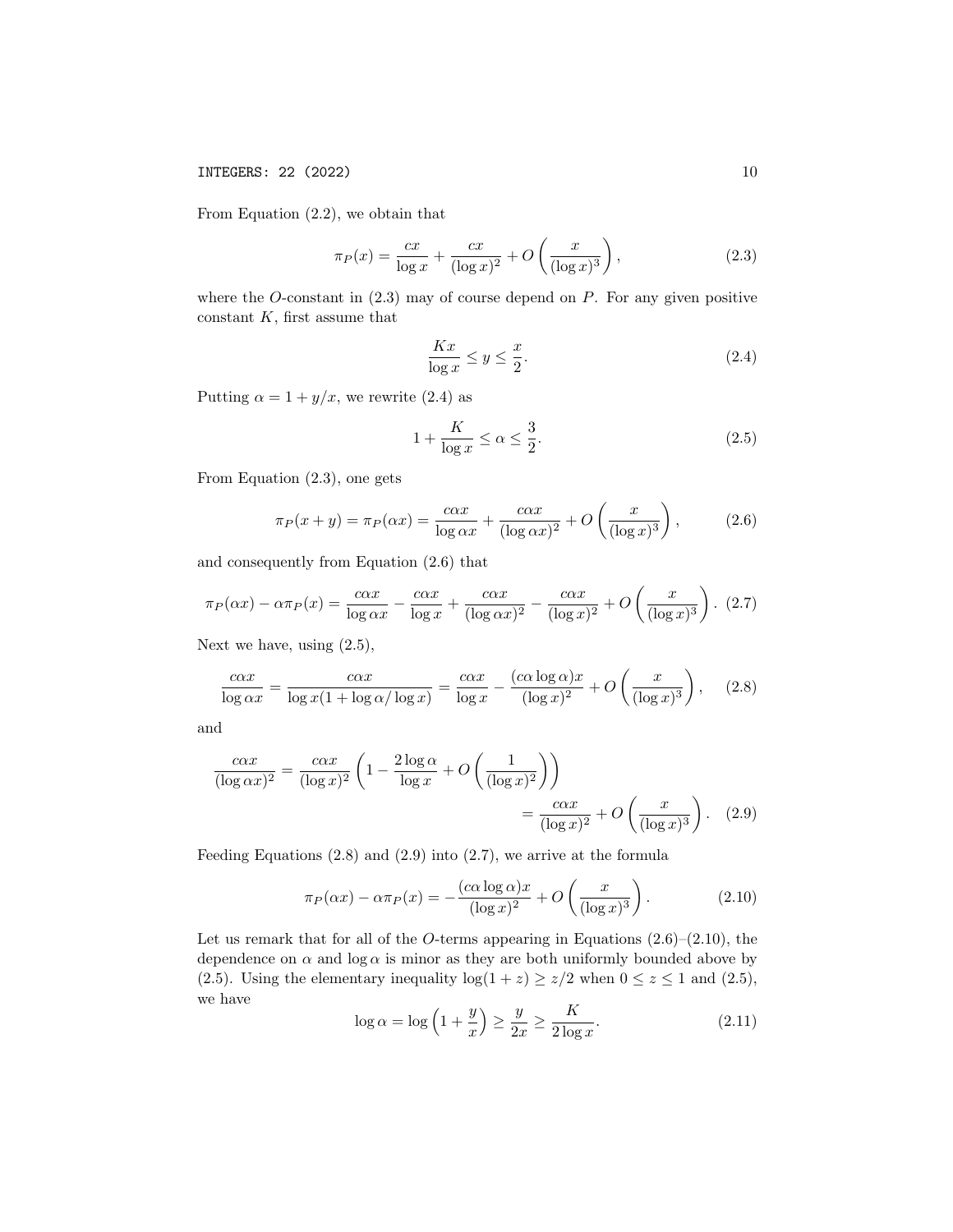It follows from (2.11) that

$$
\left| -\frac{(c\alpha\log\alpha)x}{(\log x)^2} \right| \ge \frac{cKx}{2(\log x)^3}.
$$
\n(2.12)

Note that the positive constant  $K$  was unspecified so far. Now, because of  $(2.12)$ , we are allowed to choose an effective constant  $K$ , depending on  $P$ , such that

$$
-\frac{(c\alpha\log\alpha)x}{(\log x)^2} + O\left(\frac{x}{(\log x)^3}\right) \le -\frac{cKx}{2(\log x)^3} + O\left(\frac{x}{(\log x)^3}\right) < 0. \tag{2.13}
$$

In conclusion, we have verified from Equations (2.10) and (2.13) that

$$
\pi_p(x+y) = \pi_P(\alpha x) < \alpha \pi_P(x) \tag{2.14}
$$

when  $\alpha$  is subject to (2.5). Next we show, under the same circumstances, that

$$
\alpha \pi_P(x) < \pi_P(x) + \pi_P(y) \tag{2.15}
$$

holds. Clearly  $(2.14)$  and  $(2.15)$  would then complete the proof of  $(1.3)$ , assuming (2.5). To this end, first note that

$$
\pi_P(y) = \pi_P((\alpha - 1)x) = \frac{c(\alpha - 1)x}{\log(\alpha - 1)x} + \frac{c(\alpha - 1)x}{(\log(\alpha - 1)x)^2} + O\left(\frac{(\alpha - 1)x}{(\log(\alpha - 1)x)^3}\right), \quad (2.16)
$$

where from  $(2.5)$ 

$$
\frac{K}{\log x} \le \alpha - 1 \le \frac{1}{2}.\tag{2.17}
$$

Because of (2.17), the dependence on  $\alpha$  is more delicate and we keep it in the O-terms till the end. From (2.17), one gets

$$
|\log(\alpha - 1)| \le \log \log x - \log K,
$$

and so that

$$
\frac{(\alpha - 1)x}{(\log(\alpha - 1)x)^3} = O\left(\frac{(\alpha - 1)x}{(\log x - \log \log x + \log K)^3}\right) = O\left(\frac{(\alpha - 1)x}{(\log x)^3}\right) \tag{2.18}
$$

follows. As  $|\log(\alpha - 1)| = o(\log x)$ , we may also write

$$
\frac{c(\alpha - 1)x}{\log(\alpha - 1)x} = \frac{c(\alpha - 1)x}{\log x} \left( 1 + \frac{\log(\alpha - 1)}{\log x} \right)^{-1} = \frac{c(\alpha - 1)x}{\log x} \n- \frac{c(\alpha - 1)x \log(\alpha - 1)}{(\log x)^2} + O\left( \frac{(\alpha - 1)x (\log(\alpha - 1))^2}{(\log x)^3} \right)
$$
(2.19)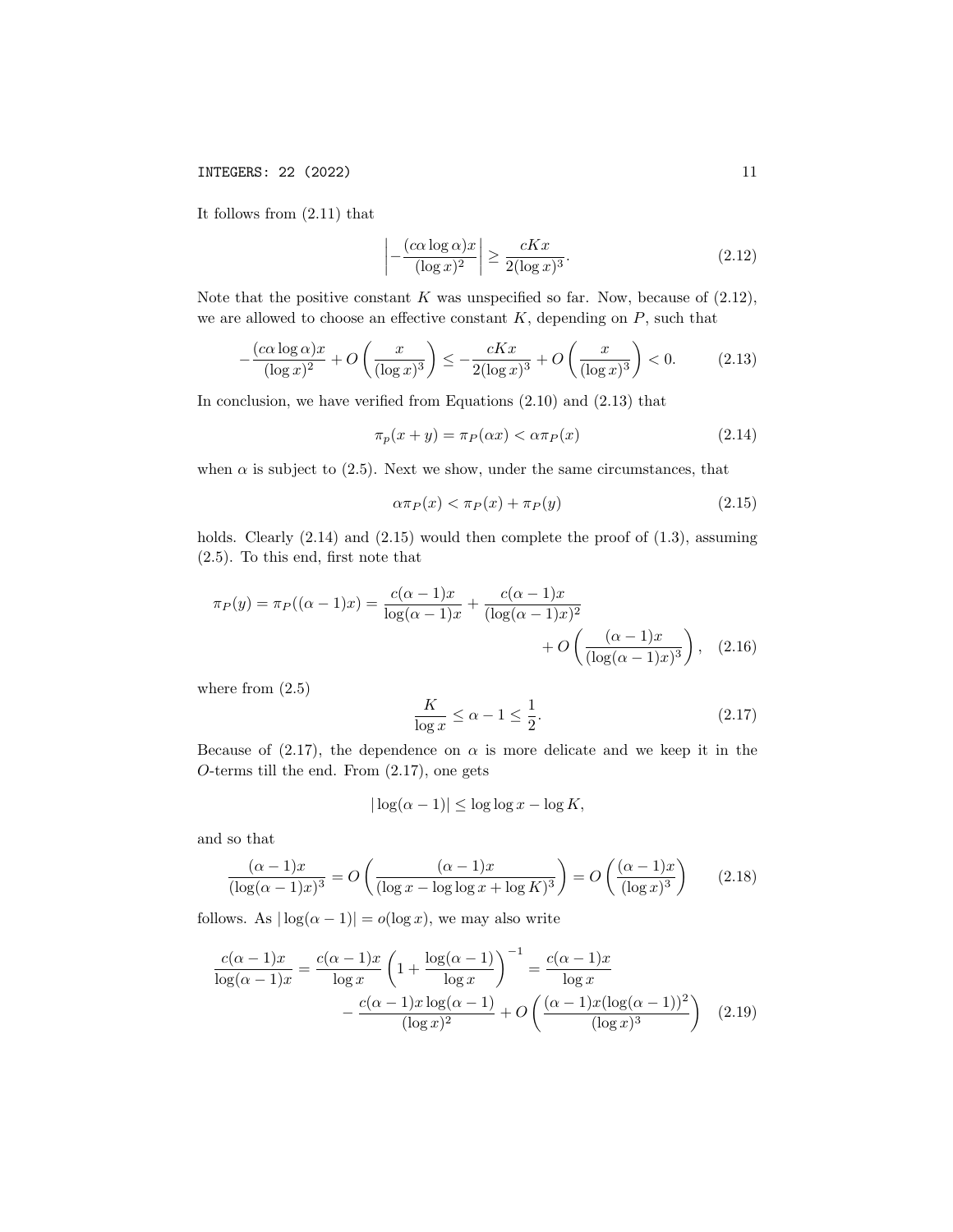and

$$
\frac{c(\alpha - 1)x}{(\log(\alpha - 1)x)^2} = \frac{c(\alpha - 1)x}{(\log x)^2} + O\left(\frac{(\alpha - 1)x \log(\alpha - 1)}{(\log x)^3}\right).
$$
 (2.20)

Assembling Equations (2.16), (2.18), (2.19) and (2.20), one obtains that

$$
\pi_P(y) - (\alpha - 1)\pi_P(x) = -\frac{c(\alpha - 1)x\log(\alpha - 1)}{(\log x)^2} + O\left(\frac{(\alpha - 1)x(\log(\alpha - 1))^2}{(\log x)^3}\right) + O\left(\frac{(\alpha - 1)x}{(\log x)^3}\right). \quad (2.21)
$$

Next by (2.17), we have  $(\log(\alpha - 1))^2 \ge (\log 2)^2$  and

$$
\frac{(\alpha - 1)x}{(\log x)^3} = O\left(\frac{(\alpha - 1)x(\log(\alpha - 1))^2}{(\log x)^3}\right). \tag{2.22}
$$

It is also plain that

$$
\frac{(\alpha - 1)x(\log(\alpha - 1))^2}{(\log x)^3} = o\left(-\frac{(\alpha - 1)x\log(\alpha - 1)}{(\log x)^2}\right) \tag{2.23}
$$

holds as  $x \to \infty$ . Gathering Equations (2.21), (2.22) and (2.23), one infers that  $\pi_P(y) - (\alpha - 1)\pi_P(x) > 0$  holds for all large x, y satisfying (2.5). This completes the proof of  $(1.3)$ , assuming  $(2.5)$ .

Therefore, we may now look at the remaining range  $x/2 \le y \le x$ , and hence that

$$
\frac{3}{2} \le \alpha = 1 + \frac{y}{x} \le 2. \tag{2.24}
$$

Exactly as above, employing (2.8) and (2.9), we compute that

$$
\pi_P(x + y) - \pi_P(x) = \pi_P(\alpha x) - \pi_P(x) = \frac{c\alpha x}{\log \alpha x} - \frac{cx}{\log x} + \frac{c\alpha x}{(\log \alpha x)^2} - \frac{cx}{(\log x)^2}
$$

$$
+ O\left(\frac{x}{(\log x)^3}\right) = \frac{c(\alpha - 1)x}{\log x} - \frac{(c\alpha \log \alpha)x}{(\log x)^2} + \frac{c\alpha x}{(\log x)^2} - \frac{cx}{(\log x)^2} + O\left(\frac{x}{(\log x)^3}\right)
$$

$$
= \frac{cy}{\log x} + \left(\frac{y}{x} - \left(1 + \frac{y}{x}\right)\log\left(1 + \frac{y}{x}\right)\right)\frac{cx}{(\log x)^2} + O\left(\frac{x}{(\log x)^3}\right).
$$
(2.25)

If we consider the function  $g(\alpha) = \alpha - 1 - \alpha \log \alpha$ , then it is plain that g is decreasing and negative when  $3/2 \leq \alpha \leq 2$ . It follows that

$$
\frac{y}{x} - \left(1 + \frac{y}{x}\right) \log\left(1 + \frac{y}{x}\right) \le g(3/2) = 1/2 - (3/2)\log(3/2) = -0.1081..., \quad (2.26)
$$

uniformly for all  $x, y$  subject to  $(2.24)$ . Thus from  $(2.25)$  and  $(2.26)$ , we infer for all large  $x, y$  subject to  $(2.24)$  that

$$
\pi_P(x+y) - \pi_P(x) < \frac{cy}{\log x} \le \frac{cy}{\log y}.\tag{2.27}
$$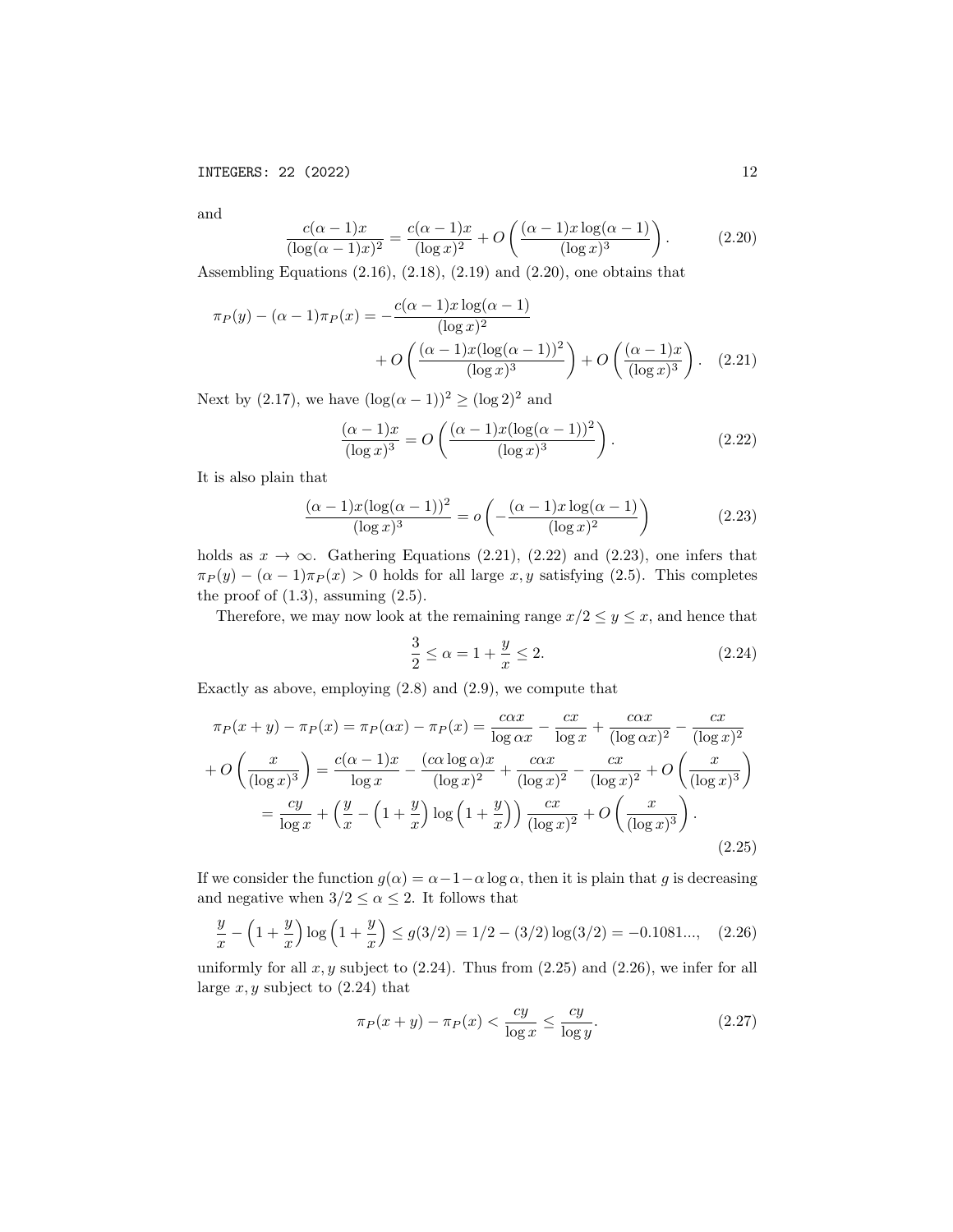Finally, when  $y$  is large enough, we have

$$
\pi_P(y) = \frac{cy}{\log y} + \frac{cy}{(\log y)^2} + O\left(\frac{y}{(\log y)^3}\right) > \frac{cy}{\log y},\tag{2.28}
$$

and (1.3) is proven from (2.27) and (2.28) for the range  $x/2 \le y \le x$ . It is clear that there is an effective constant  $x_0$  depending on P such that all of the above formulas and inequalities are valid when  $x, y \geq x_0$ . Thus (1.3) holds for  $x, y \geq x_0$ . The proof of Theorem 1 is now complete.

#### 3. Proof of Corollary 1

Let  $S_X$  be as in (1.4). Then note that, using Theorem 1, the total number of exceptions to  $\pi_P(m+n) \leq \pi_P(m) + \pi_P(n)$  when  $(m, n) \in S_X$  does not exceed

$$
\sum_{2 \le m \le X^{1/2}} \sum_{2 \le n \le m} 1 + \sum_{X^{1/2} \le m \le X} \sum_{n \le \frac{Km}{\log m}} 1 \tag{3.1}
$$

as  $X \to \infty$ , where K is a positive constant depending on P. It is clear that

$$
\sum_{2 \le m \le X^{1/2}} \sum_{2 \le n \le m} 1 \ll X \tag{3.2}
$$

and

$$
\sum_{X^{1/2} \le m \le X} \sum_{n \le \frac{Km}{\log m}} 1 \ll_P \sum_{X^{1/2} \le m \le X} \frac{m}{\log m} \ll_P \frac{X^2}{\log X}.
$$
 (3.3)

Thus from (3.1), (3.2) and (3.3), the total number of exceptions to Conjecture B for  $\pi_P(x)$  in  $S_X$  is shown to be

$$
\ll_P \frac{X^2}{\log X}.
$$

Thus Conjecture B holds for  $\pi_P(x)$  in an almost all sense.

If P is taken to be the set of all prime numbers that are congruent to a (mod q) with  $(a, q) = 1$ , then we know by the prime number theorem for arithmetic progressions with a classical error term that

$$
\pi_P(x) = \pi(x, q, a) = \frac{\pi(x)}{\phi(q)} + O(x e^{-c_1 \sqrt{\log x}})
$$
\n(3.4)

holds for some constant  $c_1 > 0$  as  $x \to \infty$ . Hence, by Equation (3.4), (1.2) holds for  $\pi_P(x)$  with  $c = 1/\phi(q)$ . Next if P is taken to be the set of all prime numbers excluding primes p such that  $(p, p + a_2, ..., p + a_k)$  is an admissible k-tuple for some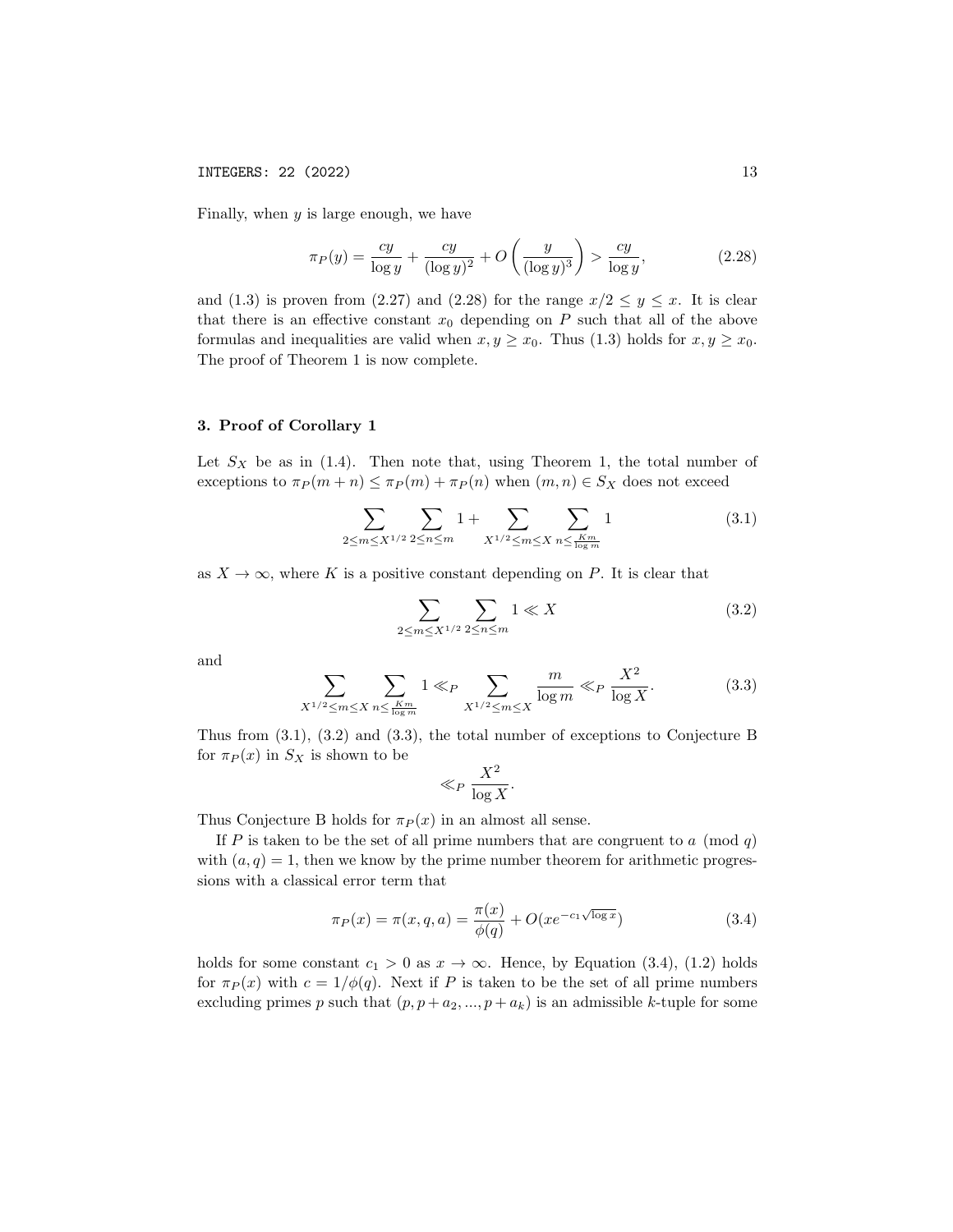$p,p$ 

fixed  $k \geq 3$ , then by the Selberg sieve (see Theorem 7.16 in Chapter 7 of [10]), we know that

$$
\sum_{\substack{p \le x \\ +a_2,\dots, p+a_k \text{ are primes}}} 1 \ll \frac{x}{(\log x)^k} \ll \frac{x}{(\log x)^3}.
$$

Consequently, (1.2) holds for  $\pi_P(x)$  with  $c = 1$ . Finally, if P is any set of prime numbers such that  $N_P(x)$  satisfies (1.5), then Nyman [28] showed that

$$
\pi_P(x) = \text{li}(x) + O_{\gamma'}\left(\frac{x}{(\log x)^{\gamma'}}\right) = \pi(x) + O_{\gamma'}\left(\frac{x}{(\log x)^{\gamma'}}\right) \tag{3.5}
$$

holds for all  $\gamma' > 0$ . In particular, taking  $\gamma' = 3$  in Equation (3.5), we justify that (1.2) again holds for  $\pi_P(x)$  with  $c = 1$ . This completes the proof of Corollary 1.

## 4. Proof of Theorem 2

Since P is infinite, for some  $y_1$  with  $y_1 > x_1$ , we have

$$
\lim_{x \to y_1^-} \pi_P(x) = \pi_P(y_1) - 1 = \lim_{x \to y_1^+} \pi_P(x) - 1,
$$
\n(4.1)

where the limits in (4.1) are left and right limits taken at  $y_1$ . Given  $0 < \lambda < 1$ , we can find x, y close enough to y<sub>1</sub> such that  $x_1 < x < y_1 < y$  and  $(1 - \lambda)x + \lambda y = y_1$ . It follows that  $\pi_P((1-\lambda)x+\lambda y) = \pi_P(y_1)$ , and using (4.1) that  $\pi_P(x) = \pi_P(y_1)-1$ ,  $\pi_P(y) = \pi_P(y_1)$ . Consequently,

$$
(1 - \lambda)\pi_P(x) + \lambda \pi_P(y) = \pi_P(y_1) - (1 - \lambda).
$$

Therefore, for such  $x, y$ , we have

$$
\pi_P((1 - \lambda)x + \lambda y) > (1 - \lambda)\pi_P(x) + \lambda \pi_P(y),
$$

and  $\pi_P(x)$  is not  $\lambda$ -convex on  $(x_1, \infty)$  or on  $[x_1, \infty)$ . Moreover, again by (4.1), we also have  $\pi_P((1 - \lambda)x + \lambda y_1) = \pi_P(y_1) - 1$  and  $(1 - \lambda)\pi_P(x) + \lambda \pi_P(y_1) =$  $\pi_P(y_1) - (1 - \lambda)$ . Thus

$$
\pi_P((1 - \lambda)x + \lambda y_1) < (1 - \lambda)\pi_P(x) + \lambda \pi_P(y_1),
$$

and  $\pi_P(x)$  is not  $\lambda$ -concave either over the same type of intervals. It is worth remarking here the optimality of these results in the sense that when  $P$  is a finite set of prime numbers with largest member  $q$ , then

$$
\pi_P(x) = |P|,
$$

where |P| is the size of P, for all  $x \geq q$ , and therefore  $\pi_P(x)$  is obviously both  $λ$ -convex and  $λ$ -concave for all large enough  $x_1$ .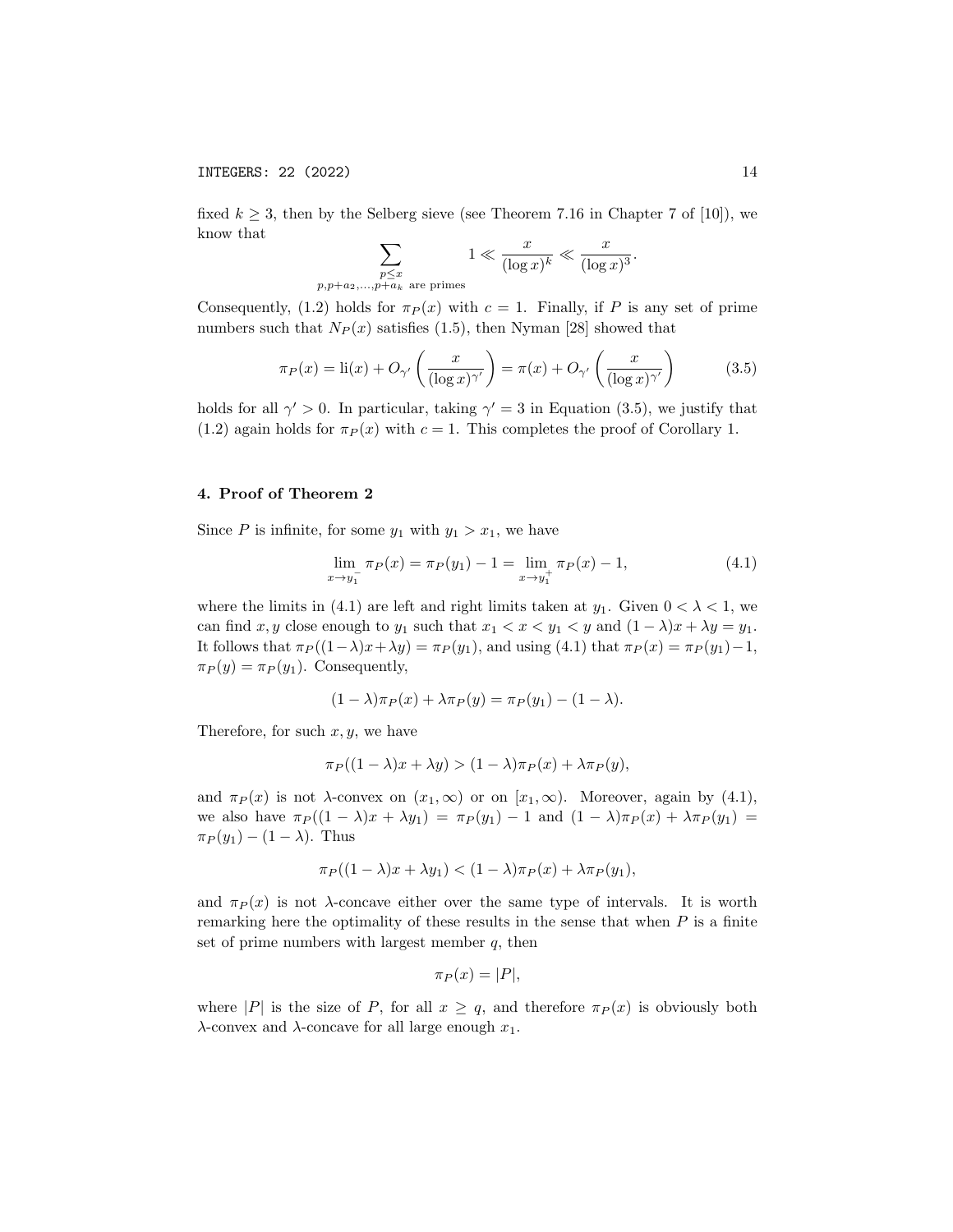For the rest of the argument, we assume that Conjecture A holds. Let us introduce the quantities

$$
\rho(y) = \limsup_{x \to \infty} (\pi(x + y) - \pi(x)), \tag{4.2}
$$

$$
\rho^*(N) = \sup_{M} \sum_{\substack{M+1 \le n \le M+N \\ p|n \implies p>N}} 1,
$$
\n(4.3)

where  $p$  denotes a prime number in  $(4.3)$ . Under Conjecture A, Hensley and Richards [18], [19] proved that  $\rho(N) = \rho^*(N)$ . Moreover, they unconditionally proved that

$$
\rho^*(N) - \pi(N) \ge (\log 2 - \epsilon) \frac{N}{(\log N)^2} \tag{4.4}
$$

for any  $\epsilon > 0$  when N is large enough in terms of  $\epsilon$ . Therefore, under Conjecture A, we may combine  $(4.2)$ – $(4.4)$  to see that there are arbitrarily large values of x, N such that

$$
\pi(x+N) \ge \pi(x) + \pi(N) + \frac{(\log 2 - \epsilon)N}{(\log N)^2}
$$
\n(4.5)

holds. Fixing any  $0 < \lambda < 1$ , let  $x' = x/(1 - \lambda)$  and  $y' = N/\lambda$ . Similarly, as in the proof of Theorem 1, we can show that

$$
\pi((1-\lambda)x') - (1-\lambda)\pi(x') = -\frac{(1-\lambda)\log(1-\lambda)x'}{(\log x')^{2}} + O\left(\frac{x'}{(\log x')^{3}}\right).
$$
 (4.6)

It is clear from Equation (4.6) that

$$
\pi(x) - (1 - \lambda)\pi(x') = -((1 - \lambda)\log(1 - \lambda) + o(1))\frac{x'}{(\log x')^{2}}.
$$
 (4.7)

In the same way, we have

$$
\pi(N) - \lambda \pi(y') = -(\lambda \log \lambda + o(1)) \frac{y'}{(\log y')^2}.
$$
\n(4.8)

It is plain that

$$
\frac{(\log 2 - \epsilon)N}{(\log N)^2} = \lambda (\log 2 - \epsilon + o(1)) \frac{y'}{(\log y')^2}.
$$
\n(4.9)

Assembling  $(4.5)$ – $(4.9)$ , we infer that  $(1.6)$  holds for arbitrarily large values of x' and  $y'$ . This completes the proof of Theorem 2.

### 5. Proof of Theorem 3

Let  $P$  be a set of prime numbers satisfying  $(1.10)$ . First, for the Chebyshev function over  $P$ , we may write

$$
\vartheta_P(x) := \sum_{\substack{p \le x \\ p \in P}} \log p = \pi_P(x) \log x - \int_2^x \frac{\pi_P(t)}{t} \, dt. \tag{5.1}
$$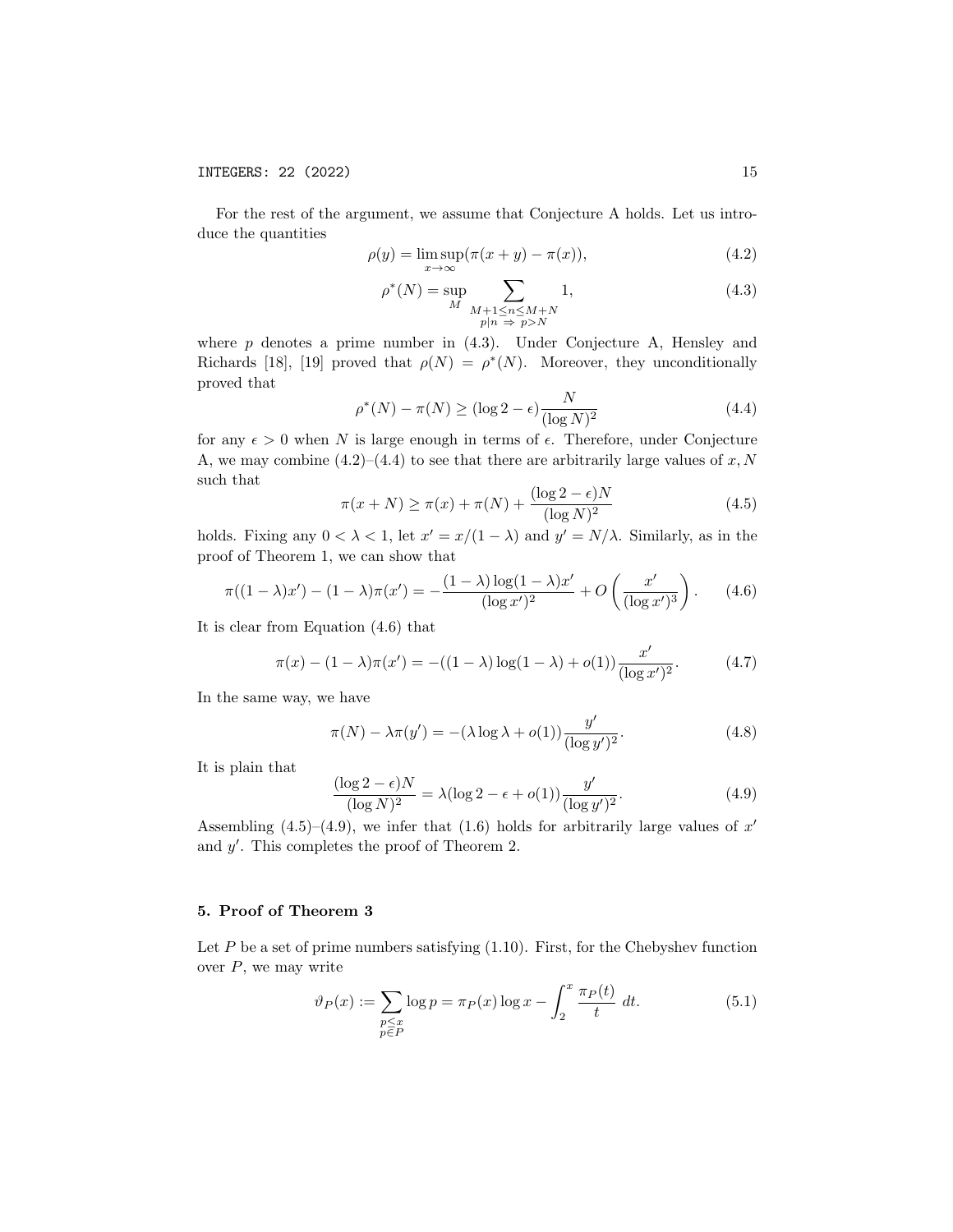From  $(1.11)$ , we have

$$
\pi_P(x) \log x = \frac{cx \log x}{\log x - A} + o\left(\frac{x}{\log x}\right) = cx + \frac{cAx}{\log x} + o\left(\frac{x}{\log x}\right). \tag{5.2}
$$

Next we decompose the integral in Equation (5.1) as

$$
\int_{2}^{x} \frac{\pi_{P}(t)}{t} dt = \int_{2}^{\sqrt{x}} \frac{\pi_{P}(t)}{t} dt + \int_{\sqrt{x}}^{x} \frac{\pi_{P}(t)}{t} dt.
$$
 (5.3)

By the trivial estimate, one gets

$$
\int_{2}^{\sqrt{x}} \frac{\pi_P(t)}{t} dt = O(\sqrt{x}).
$$
\n(5.4)

Moreover, using Equation (1.11) and

$$
\frac{c}{\log t - A} = \frac{c}{\log t} + O\left(\frac{1}{(\log t)^2}\right),\,
$$

we obtain as  $x \to \infty$  that

$$
\int_{\sqrt{x}}^{x} \frac{\pi_P(t)}{t} dt = \int_{\sqrt{x}}^{x} \left( \frac{c}{\log t - A} + o\left(\frac{1}{(\log t)^2}\right) \right) dt
$$

$$
= \int_{\sqrt{x}}^{x} \left( \frac{c}{\log t} + O\left(\frac{1}{(\log t)^2}\right) \right) dt = \frac{cx}{\log x} + O\left(\frac{x}{(\log x)^2}\right), \quad (5.5)
$$

since by partial integration,

$$
\int_{\sqrt{x}}^{x} \frac{c}{\log t} dt = \frac{cx}{\log x} - \frac{c\sqrt{x}}{\log \sqrt{x}} + \int_{\sqrt{x}}^{x} \frac{c}{(\log t)^2} dt = \frac{cx}{\log x} + O\left(\frac{x}{(\log x)^2}\right)
$$

holds and obviously

$$
\int_{\sqrt{x}}^{x} O\left(\frac{1}{(\log t)^2}\right) dt = O\left(\frac{x}{(\log x)^2}\right).
$$

It follows from Equations  $(5.3)$ – $(5.5)$  that

$$
\int_{2}^{x} \frac{\pi_{P}(t)}{t} dt = \frac{cx}{\log x} + o\left(\frac{x}{\log x}\right). \tag{5.6}
$$

Combining Equations (5.1), (5.2) and (5.6), one infers that

$$
\vartheta_P(x) = cx + c(A - 1 + o(1)) \frac{x}{\log x}
$$
\n(5.7)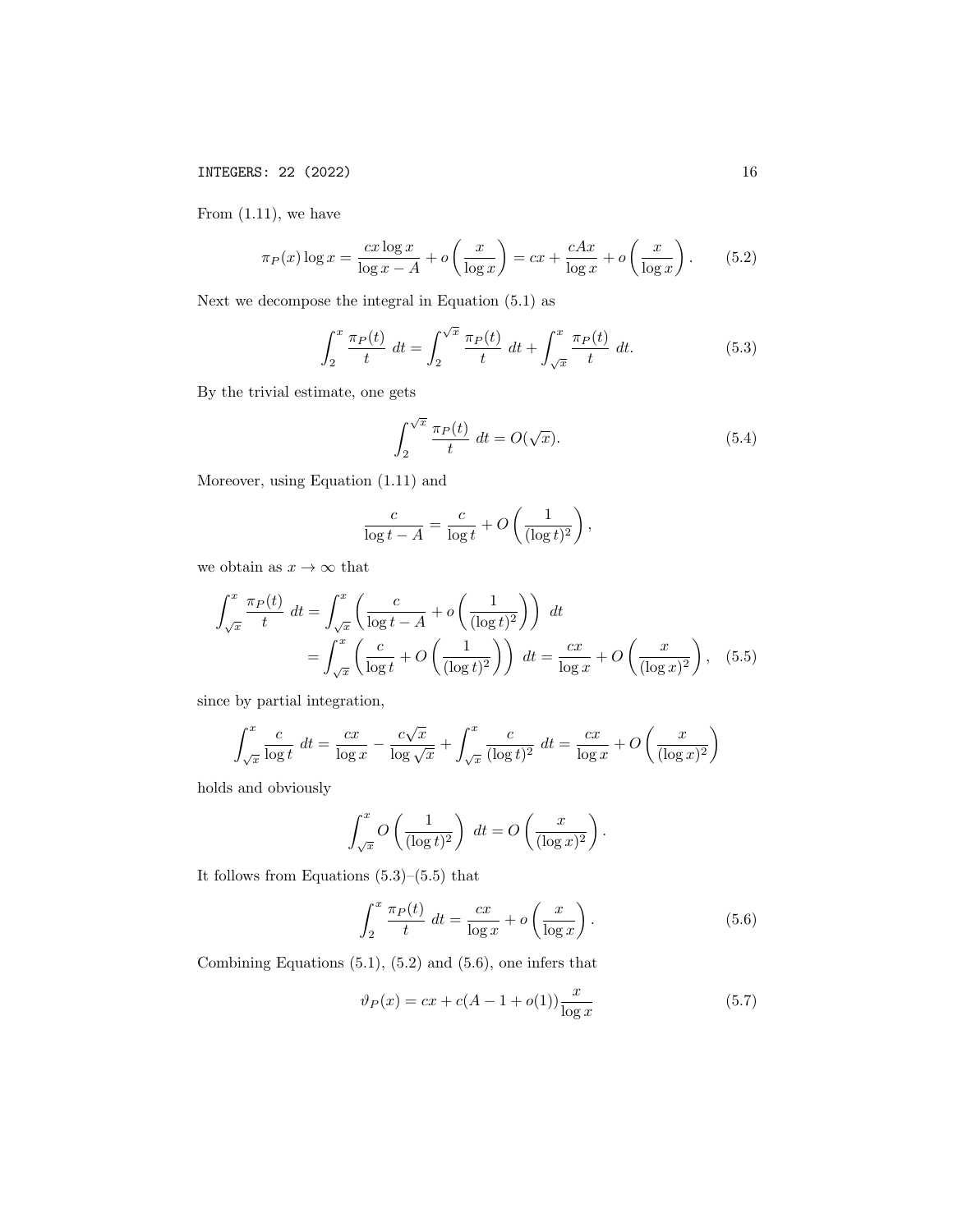when  $x \to \infty$ . For the other Chebyshev function, note that

$$
\psi_P(x) := \sum_{n \le x} \Lambda_P(n) = \sum_{\substack{n \le x \\ n \in \langle P \rangle}} \Lambda(n) = \sum_{\substack{p \le x \\ p \in P}} \log p + \sum_{\substack{2 \le k \le [\log x/\log 2] \\ p \in P}} \sum_{\substack{p \le x^{1/k} \\ p \in P}} \log p
$$

and also that

$$
\psi_P(x) \le \psi(x) := \sum_{n \le x} \Lambda(n) = O(x).
$$

Therefore, from (5.1),

$$
0 \leq \psi_P(x) - \vartheta_P(x) = \sum_{2 \leq k \leq [\log x/\log 2]} \sum_{\substack{p \leq x^{1/k} \\ p \in P}} \log p \leq \sum_{2 \leq k \leq [\log x/\log 2]} \sum_{p \leq x^{1/k}} \log p
$$

holds and we easily obtain by the Chebyshev estimates that  $\psi_P(x) = \vartheta_P(x) + \vartheta'(\widehat{x})$  $O(\sqrt{x})$ . Together with Equation (5.7), this gives

$$
\psi_P(x) = cx + c(A - 1 + o(1)) \frac{x}{\log x}
$$
\n(5.8)

as  $x \to \infty$ . To finish the proof of  $(ii)$ , note that

$$
\sum_{n \le x} \frac{\Lambda_P(n)}{n} = \frac{\psi_P(x)}{x} + \int_2^x \frac{\psi_P(t)}{t^2} dt.
$$
 (5.9)

By the above estimate,  $\psi_P(x)/x = O(1)$ . For the integral in Equation (5.9), we rewrite it as  $\log b$ 

$$
\int_{2}^{\log\log x} \frac{\psi_P(t)}{t^2} dt + \int_{\log\log x}^{x} \frac{\psi_P(t)}{t^2} dt.
$$
 (5.10)

Again by the above estimate,

$$
\int_{2}^{\log\log x} \frac{\psi_{P}(t)}{t^{2}} dt = O\left(\int_{2}^{\log\log x} \frac{1}{t} dt\right) = O(\log\log x). \tag{5.11}
$$

Using Equation (5.8), we have

$$
\int_{\log\log x}^{x} \frac{\psi_P(t)}{t^2} dt
$$
  
= 
$$
\int_{\log\log x}^{x} \left( \frac{c}{t} + \frac{c(A - 1 + o(1))}{t \log t} \right) dt = c \log x + c(A - 1 + o(1)) \log \log x, (5.12)
$$

since for any given  $\epsilon > 0$ ,

$$
\left| \int_{\log \log x}^{x} \frac{o(1)}{t \log t} dt \right| \le \epsilon \int_{3}^{x} \frac{1}{t \log t} dt \le \epsilon \log \log x
$$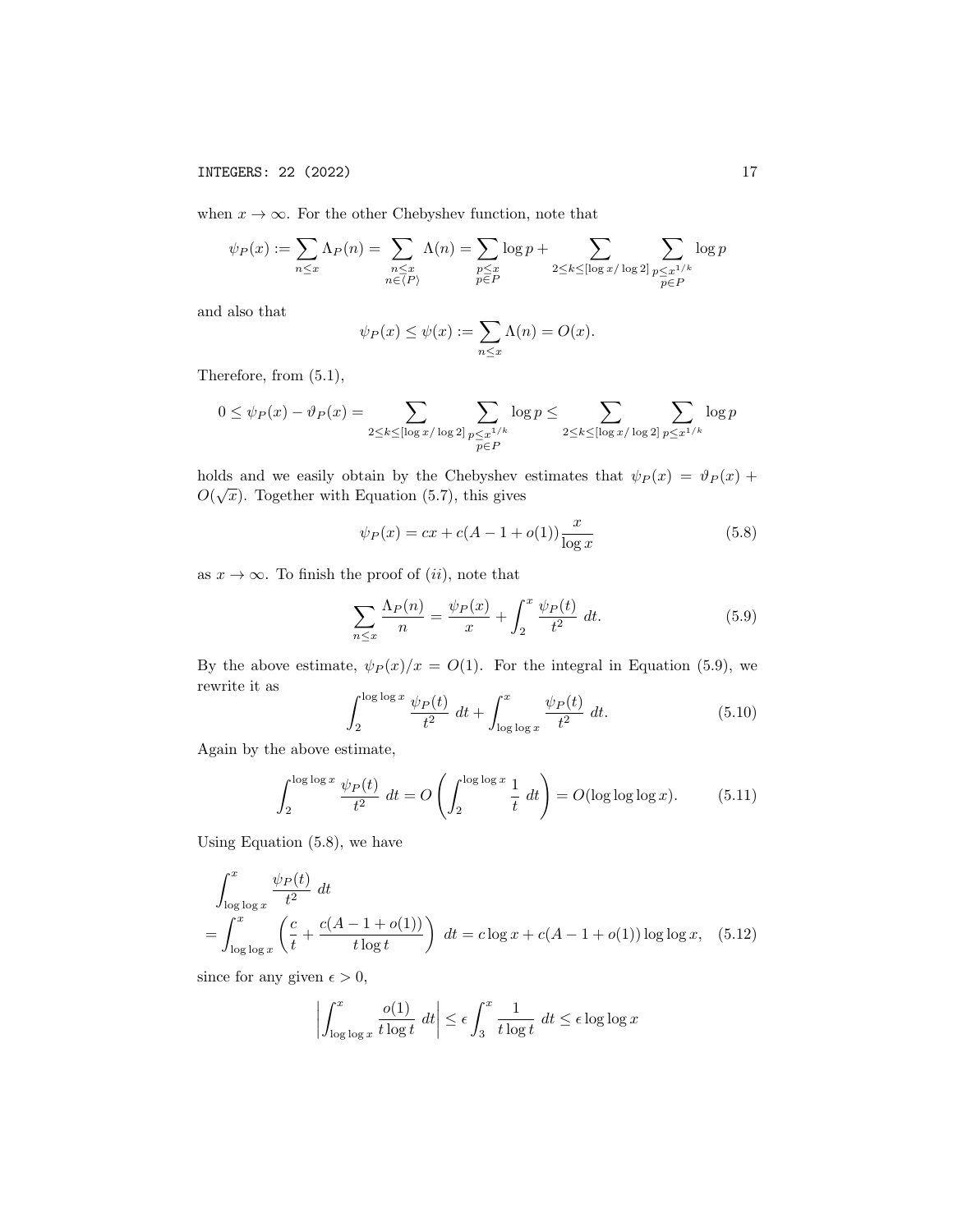holds when x is large enough in terms of  $\epsilon$ . Gathering (1.10) and (5.9)–(5.12), one arrives at the formula

$$
c' \log x + O(1) = \sum_{n \le x} \frac{\Lambda_P(n)}{n} = c \log x + c(A - 1 + o(1)) \log \log x \tag{5.13}
$$

as  $x \to \infty$ . Clearly, Equation (5.13) necessitates  $c' = c$  and then  $A = 1$  since  $c' > 0$ . This completes the proof of part *(ii)*.

For the proof of  $(i)$ , we define the functions

$$
S(x) := \sum_{p \le x} a_p \log p, \quad M(x) := \sum_{p \le x} a_p \log p \left[ \frac{x}{p} \right].
$$

Then note that

$$
M(x) - 2M(x/2) = \sum_{x/2 < p \le x} a_p \log p \left[ \frac{x}{p} \right] + \sum_{p \le x/2} a_p \log p \left( \left[ \frac{x}{p} \right] - 2 \left[ \frac{x}{2p} \right] \right). \tag{5.14}
$$

As  $a_p$ 's are nonnegative and  $[x/p] - 2[x/2p] \geq 0$ , it follows from Equation (5.14) that

$$
M(x) - 2M(x/2) \ge \sum_{x/2 < p \le x} a_p \log p \left[ \frac{x}{p} \right] = S(x) - S(x/2). \tag{5.15}
$$

But by (1.8), we know that

$$
M(x) - 2M(x/2) = c'x \log x - 2\left(\frac{c'x}{2}\log(x/2)\right) + O(x) = O(x). \tag{5.16}
$$

Consequently, using (5.15), (5.16), and a dyadic decomposition, one easily obtains

$$
S(x) = \sum_{p \le x} a_p \log p = O(x), \quad \sum_{p \le x} a_p = O(x). \tag{5.17}
$$

Again using (1.8) together with (5.17), we deduce that

$$
c'x \log x + O(x) = M(x)
$$
  
=  $x \sum_{p \le x} \frac{a_p \log p}{p} + O\left(\sum_{p \le x} a_p \log p\right) = x \sum_{p \le x} \frac{a_p \log p}{p} + O(x).$  (5.18)

It follows from Equation (5.18) that

$$
\sum_{p \le x} \frac{a_p \log p}{p} = c' \log x + O(1).
$$
 (5.19)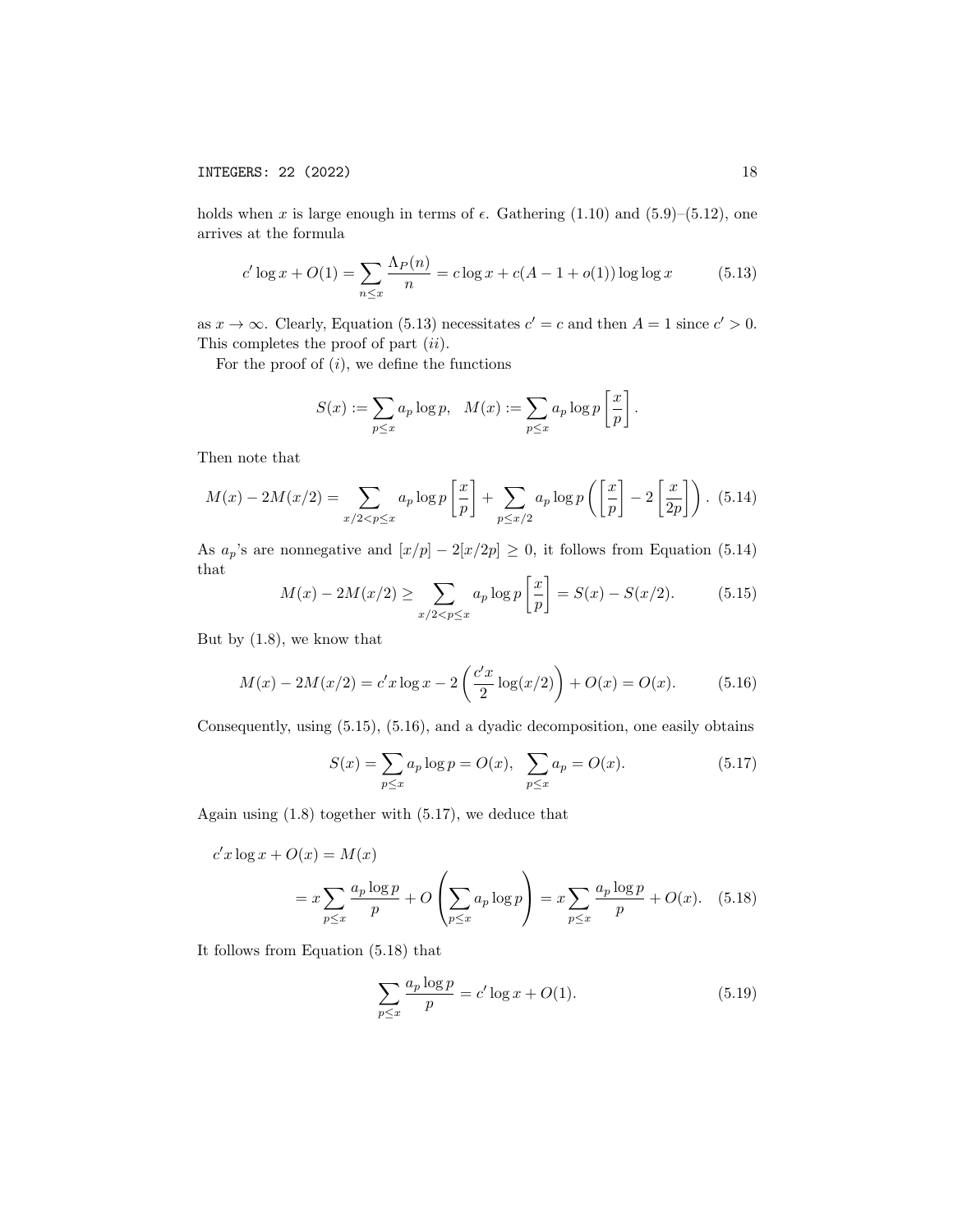However, using  $(1.9)$ , we derive similarly as in the proof of  $(ii)$  that

$$
S(x) = \sum_{p \le x} a_p \log p = cx + c(A - 1 + o(1)) \frac{x}{\log x}
$$
 (5.20)

when  $x \to \infty$ . Finally from Equation (5.20), we obtain that

$$
\sum_{p \le x} \frac{a_p \log p}{p} = \frac{S(x)}{x} + \int_2^x \frac{S(t)}{t^2} dt = c \log x + c(A - 1 + o(1)) \log \log x \qquad (5.21)
$$

as  $x \to \infty$ . Comparison of Equations (5.19) and (5.21) again leads to  $c' = c$  and  $A = 1$ . This completes the proof of Theorem 3.

Acknowledgment. The author is grateful to the referee for very helpful comments and suggestions that improved the presentation of the paper.

#### References

- [1] E. Alkan, Distribution of averages of Ramanujan sums, Ramanujan J. 29 (2012), 385–408.
- [2] E. Alkan, Ramanujan sums and the Burgess zeta function, Int. J. Number Theory 8 (2012), 2069–2092.
- [3] E. Alkan, Discretization of prime counting functions, convexity and the Riemann hypothesis, Czech. Math. J., to appear. doi: 10.21136/CMJ.2022.0280-21
- [4] F. L. Bauer, Why Legendre made a wrong guess about  $\pi(x)$ , and how Laguerre's continued fraction for the logarithmic integral improved it, *Math. Intelligencer* 25 (2003), 7-11.
- [5] B. C. Berndt, Ramanujan's Notebooks. Part IV., Springer-Verlag, New York, 1994.
- [6] C. Cobeli, L. Panaitopol, M. Vâjâitu, A. Zaharescu, Some asymptotic formulas involving primes in arithmetic progressions, Comment. Math. Univ. St. Pauli 53 (2004), 23–35.
- [7] H. Davenport, Multiplicative Number Theory, Third Edition, Graduate Texts Math. 74, Springer, New York, 2000.
- [8] P. Dusart, Sur la conjecture  $\pi(x + y) \leq \pi(x) + \pi(y)$ , Acta Arith. **102** (2002), 295-308.
- [9] P. Erdős, On the representation of an integer as the sum of  $k$  k-th powers, J. London Math. Soc. **11** (1936), 133-136.
- [10] J. Friedlander, H. Iwaniec, Opera de Cribro, AMS Colloquium Publications, vol. 57, 2010.
- [11] G. H. Hardy, J. E. Littlewood, Contributions to the theory of the Riemann zeta-function and the theory of the distribution of primes, Acta Math. 41 (1916), 119–196.
- [12] G. H. Hardy, J. E. Littlewood, Some problems of partitio numerorum: III. On the expression of a number as a sum of primes, Acta Math. 44 (1923), 1–70.
- [13] G. H. Hardy, J. E. Littlewood, Some problems of partitio numerorum: VI. Further researches in Waring's problem, Math. Z. 23 (1925), 1–37.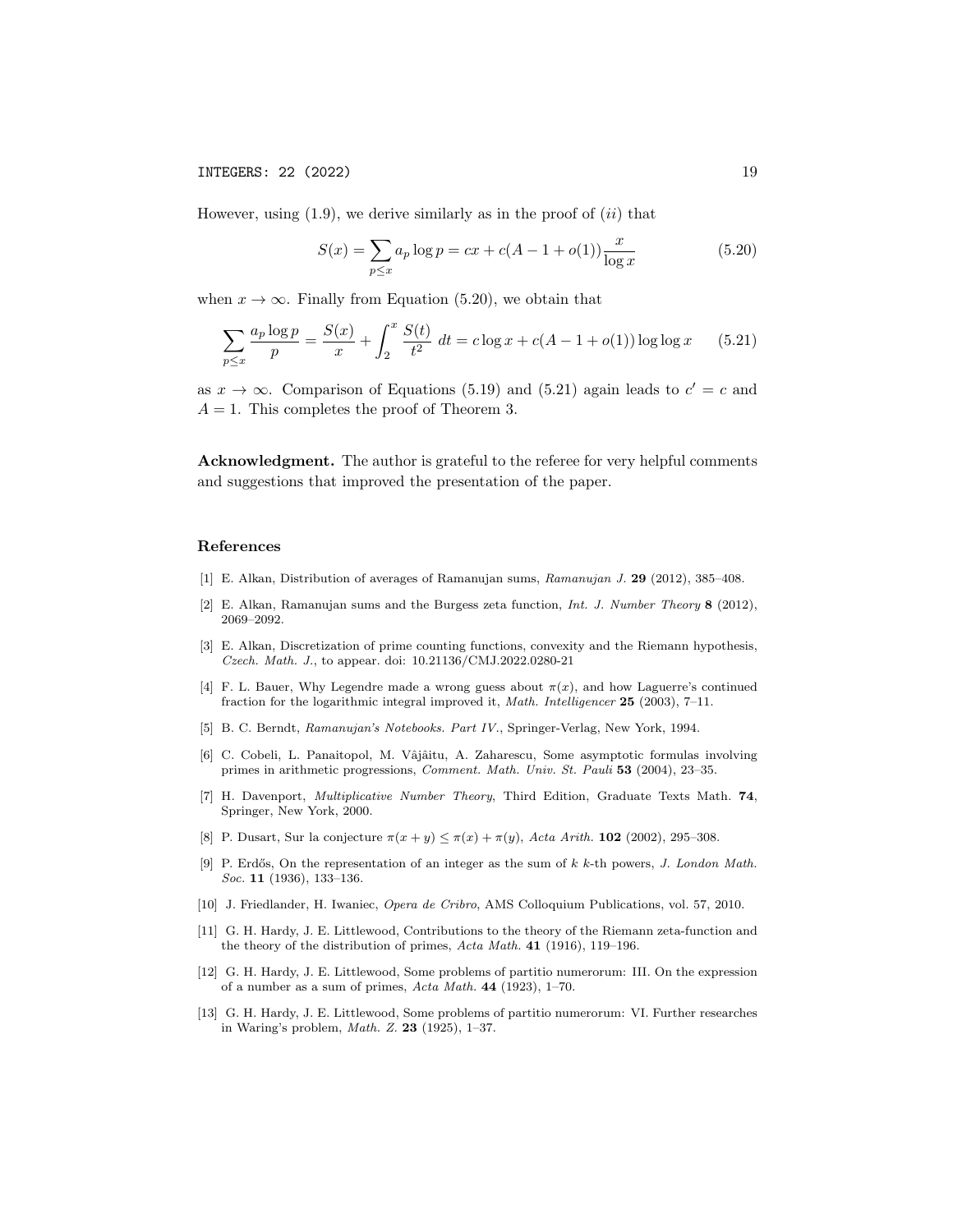- [14] G. H. Hardy, S. Ramanujan, Asymptotic formulae in combinatory analysis, Proc. London Math. Soc. (2) **17** (1918), 75-115.
- [15] M. Hassani, On an inequality of Ramanujan concerning the prime counting function, Ramanujan J. 28 (2012), 435–442.
- [16] M. Hassani, Generalizations of an inequality of Ramanujan concerning prime counting function, *Appl. Math. E-Notes* **13** (2013), 148-154.
- [17] M. Hassani, Remarks on Ramanujan's inequality concerning the prime counting function, Commun. Math. 29 (2021), 473–482.
- [18] D. Hensley, I. Richards, On the incompatibility of two conjectures concerning primes, Analytic number theory (Proc. Sympos. Pure Math., Vol. XXIV, St. Louis Univ., St. Louis, Mo., 1972), Amer. Math. Soc., Providence, R. I., 1973, 123-127.
- [19] D. Hensley, I. Richards, Primes in intervals, Acta Arith. 25 (1973/1974), 375–391.
- [20] C. Hooley, On the representation of a number as the sum of two squares and a prime, Acta Math. 97 (1957), 189–210.
- [21] C. Karanikolov, On some properties of function  $\pi(x)$ , Univ. Beograd Publ. Elektrotehn. Fak. Ser. Mat. Fiz. **357-380** (1971), 29-30.
- [22] E. Landau, Solutions de questions proposées, Nouv. Ann. de Math. (4)  $1$  (1901), 281–283.
- [23] E. Landau, Über zu einem algebraischen Zahlkörper gehörige Zeta-function und die Ausdehnung der Tschebyschefschen Primzahlentheorie auf das Problem der Vertheilung der Primideale, J. Reine Angew. Math. 125 (1903), 64–188.
- [24] A. Languasco, A. Zaccagnini, Computing the Mertens and Meissel-Mertens constants for sums over arithmetic progressions, Exp. Math. 19 (2010), 279–284.
- [25] Yu. V. Linnik, All large numbers are sums of a prime and two squares (A problem of Hardy and Littlewood) I., Mat. Sb. (N.S.) 52(94) (1960), 661–670.
- [26] Yu. V. Linnik, All large numbers are sums of a prime and two squares (A problem of Hardy and Littlewood) II., Mat. Sb. (N.S.) 53(95) (1961), 3–38.
- [27] K. Mahler, Note on Hypothesis K of Hardy and Littlewood, J. London Math. Soc. 11 (1936), 136–138.
- [28] B. Nyman, A general prime number theorem, Acta Math. 81 (1949), 299–307.
- [29] L. Panaitopol, On a theorem of Edmund Landau, An. Univ. București Mat.  $49$  (2000), 67–72.
- [30] L. Panaitopol, An inequality related to the Hardy-Littlewood conjecture, An. Univ. București Mat. 49 (2000), 163-166.
- [31] L. Panaitopol, Some generalizations for a theorem by Landau, Math. Inequal. Appl. 4 (2001), 327–330.
- [32] L. Panaitopol, Checking the Hardy-Littlewood conjecture in special cases, Rev. Roumaine Math. Pures Appl. 46 (2001), 465–470.
- [33] L. Panaitopol, Inequalities involving prime numbers, *Math. Rep. (Bucur.)* 3(53) (2001), 251–256.
- [34] L. Panaitopol, Generalizations for Landau's theorem, An. Univ. București Mat.  $51$  (2002), 71–76.